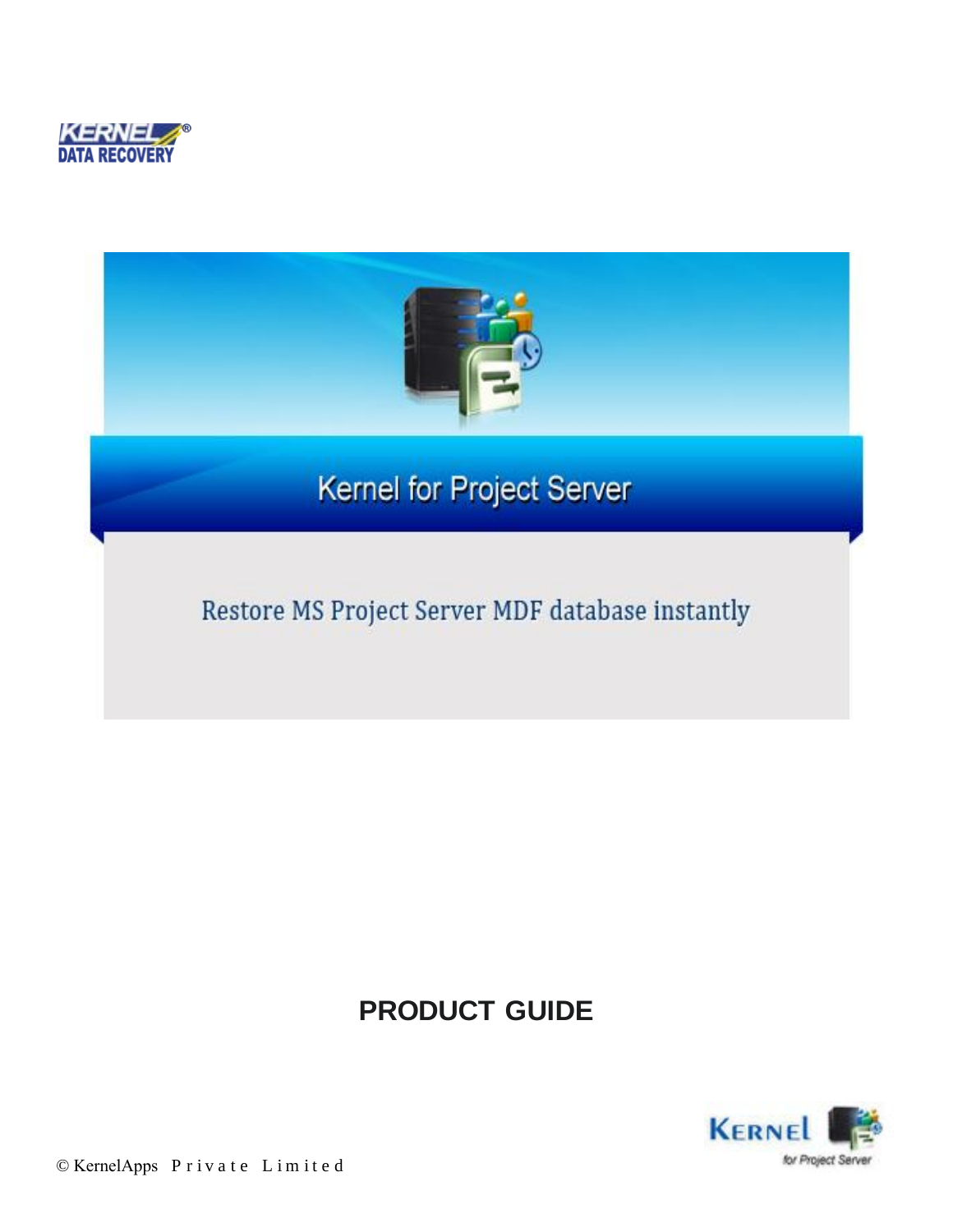# **Table of Contents**

| 1. |         |  |
|----|---------|--|
|    | 1.1     |  |
|    | 1.2     |  |
|    | 1.3     |  |
|    | 1.4     |  |
|    | 1.5     |  |
| 2. |         |  |
|    | 2.1     |  |
|    | 2.2     |  |
|    | 2.3     |  |
|    | 2.4     |  |
|    | 2.5     |  |
|    | 2.6     |  |
| 3. |         |  |
|    | 3.1     |  |
|    | 3.2     |  |
| 4. |         |  |
|    | 4.1     |  |
|    | 4.1.1   |  |
|    | 4.1.2   |  |
|    | 4.2     |  |
|    | 4.2.1   |  |
|    | 4.2.2   |  |
|    | 4.2.2.1 |  |
|    | 4.2.2.2 |  |
|    | 4.3     |  |
|    | 4.4     |  |
| 5. |         |  |
|    | 5.1     |  |

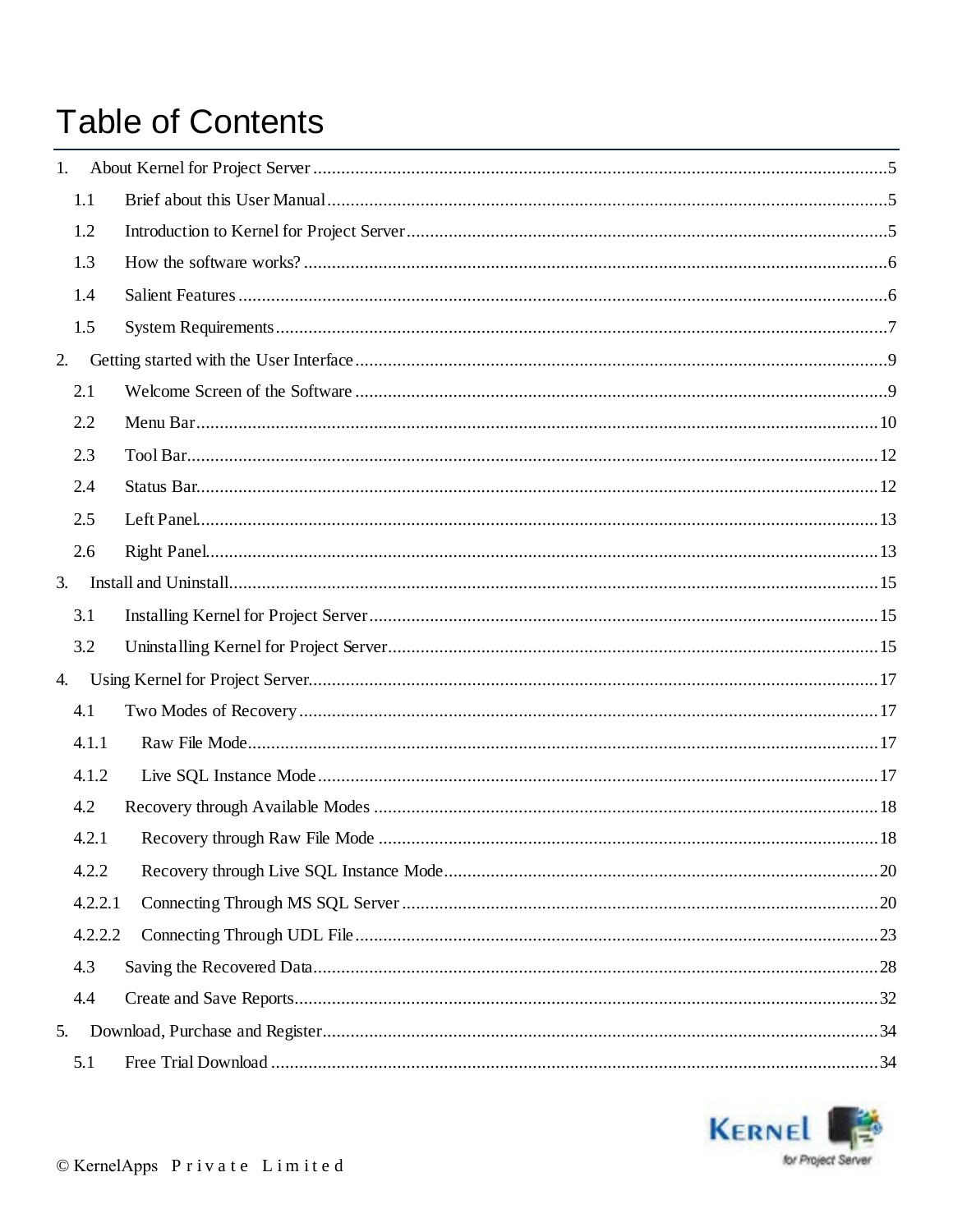| 5.3 |  |
|-----|--|
|     |  |
|     |  |
|     |  |
|     |  |
|     |  |
|     |  |
| 7.3 |  |
|     |  |

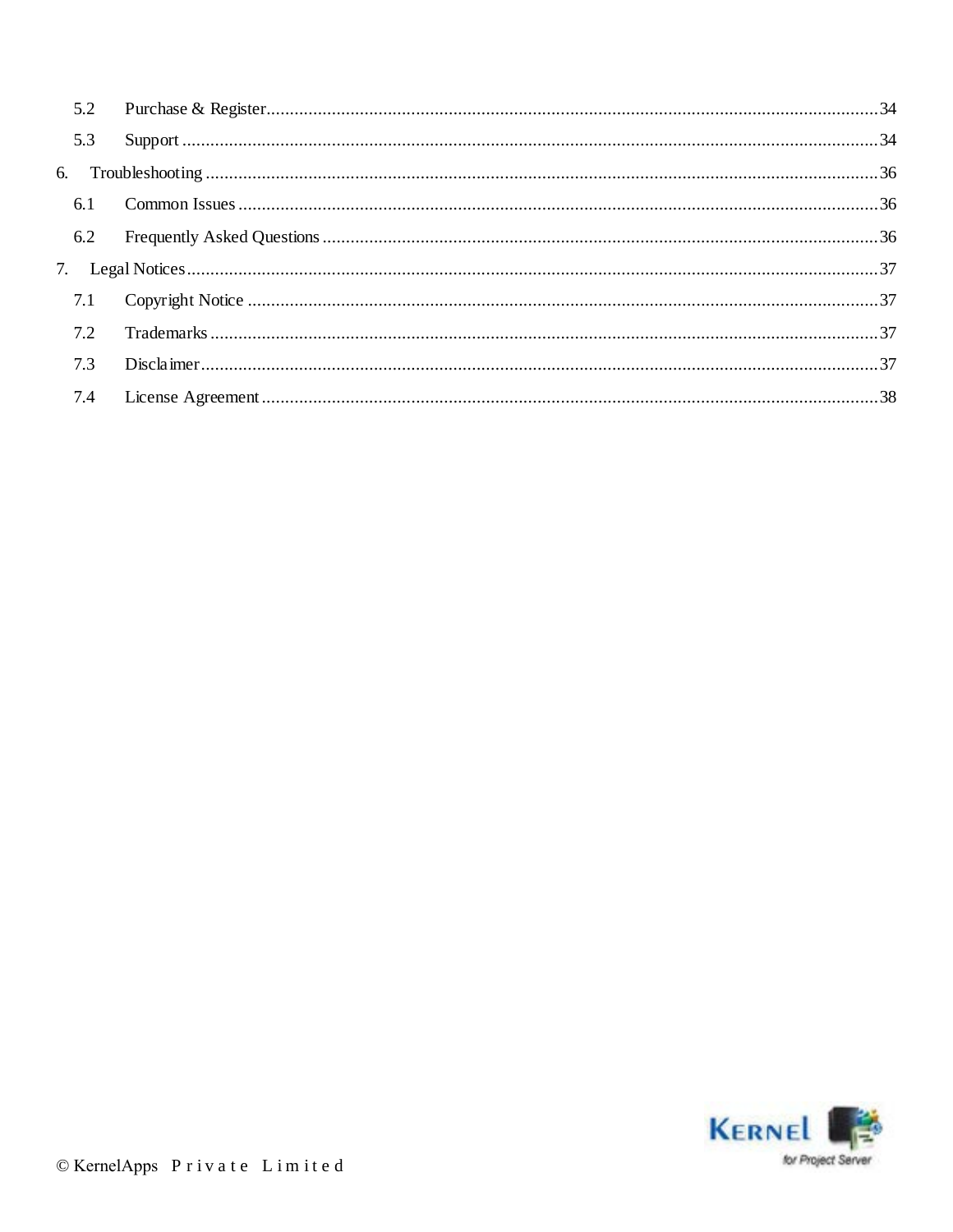# **Table of Figures**

| Figure 4.17: Depicting File Name, Project Folder Location and Project Actual Folder Location32 |  |
|------------------------------------------------------------------------------------------------|--|
|                                                                                                |  |
|                                                                                                |  |

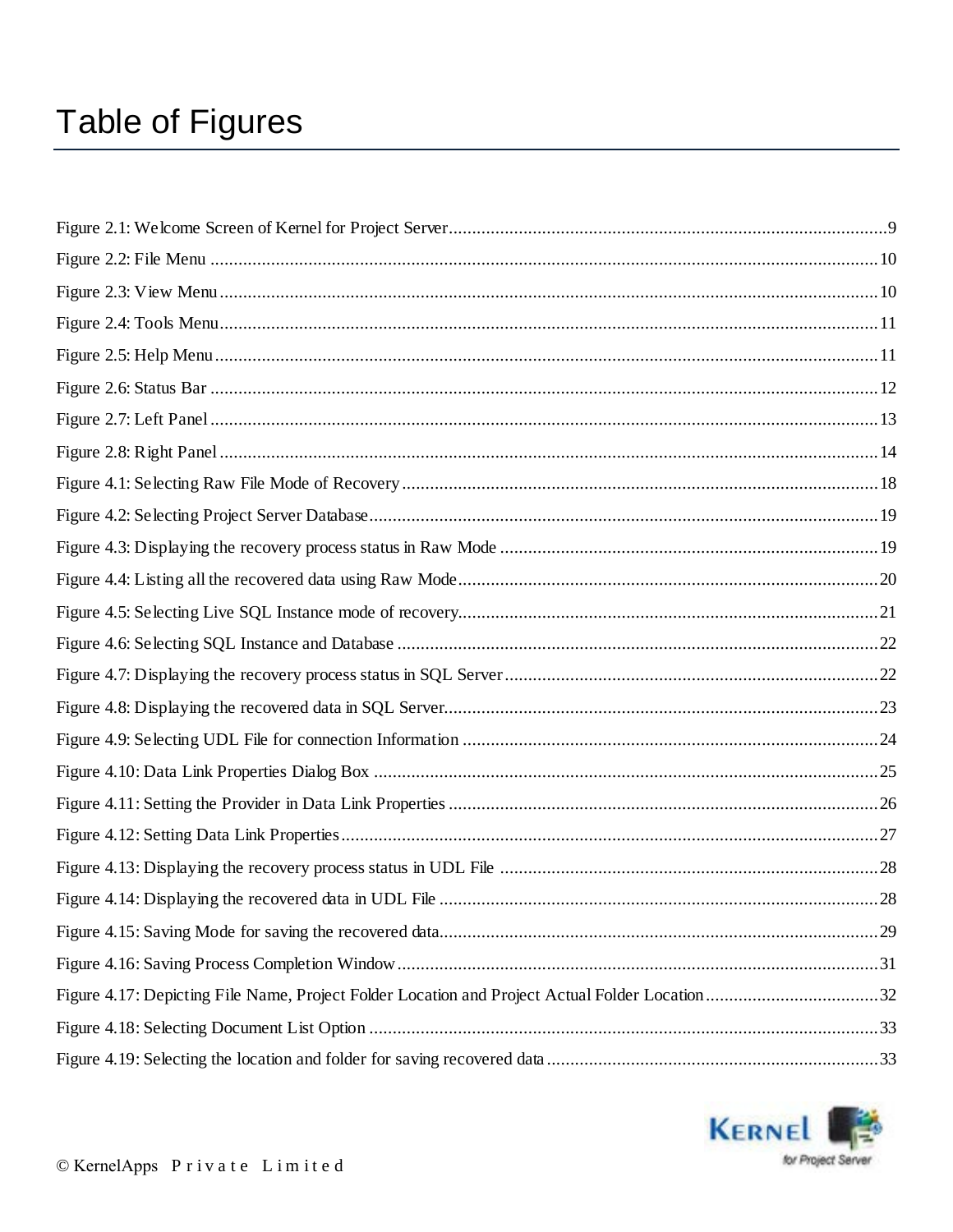### **1.1 Brief about this User Manual**

Welcome to the user manual of Kernel for Project Server, a proficient and appropriate recovery tool for MS Project Server. This user manual guides users on successfully operating the software. It is recommended that novice as well as experienced users should carefully go through this user manual before using the software. A user who is well aware of the software can even use table of contents for finding the particular portion of manual. The table of contents enlists all the sections described in this user manual from where one can navigate through its different sections. The user manual consists of step-by-step guidelines for using Kernel for Project Server. The user manual is intended to guide those users who are using this software for the first time such that they can perform flawless recovery from corrupt MDF databases. The user manual consists of the following sections for guiding the users:

- Introduction
- User Interface Description
- Install and Uninstall
- Usage Guidelines
- Download, Purchase and Register
- **Troubleshooting**
- Legal Notices

## **1.2 Introduction to Kernel for Project Server**

Kernel for Project Server is an advanced, effective, professional and powerful recovery software that restores Project Server database instantly and extracts files and documents from corrupt MS Project Server. The software helps project administrators to effectively deal with corruption issues and recover all project information such as project resources, tasks, task schedule, custom fields, etc from various project workspaces. MDF database may get corrupt and inaccessible due to various reasons such as server crash, drive failures, fault in saved database, accidental file deletion, etc.

The software displays location of recovered files in a list-like structure that can be saved in HTML format. The tool offers options for finding appropriate files from the scanned database easily. Using this utility, user can connect with the database easily as it offers two connection mediums - SQL Server and UDL file. The software offers an easy-to-use, highly interactive, self-descriptive, user-friendly graphical user interface such that non-technical users can easily operate it without any technical training. The software is embedded with advanced algorithms for performing data recovery from corrupt Microsoft Project Server databases. The software is available as a free trial version such that users can evaluate the features, functionalities and capabilities of the software before making the actual purchase.

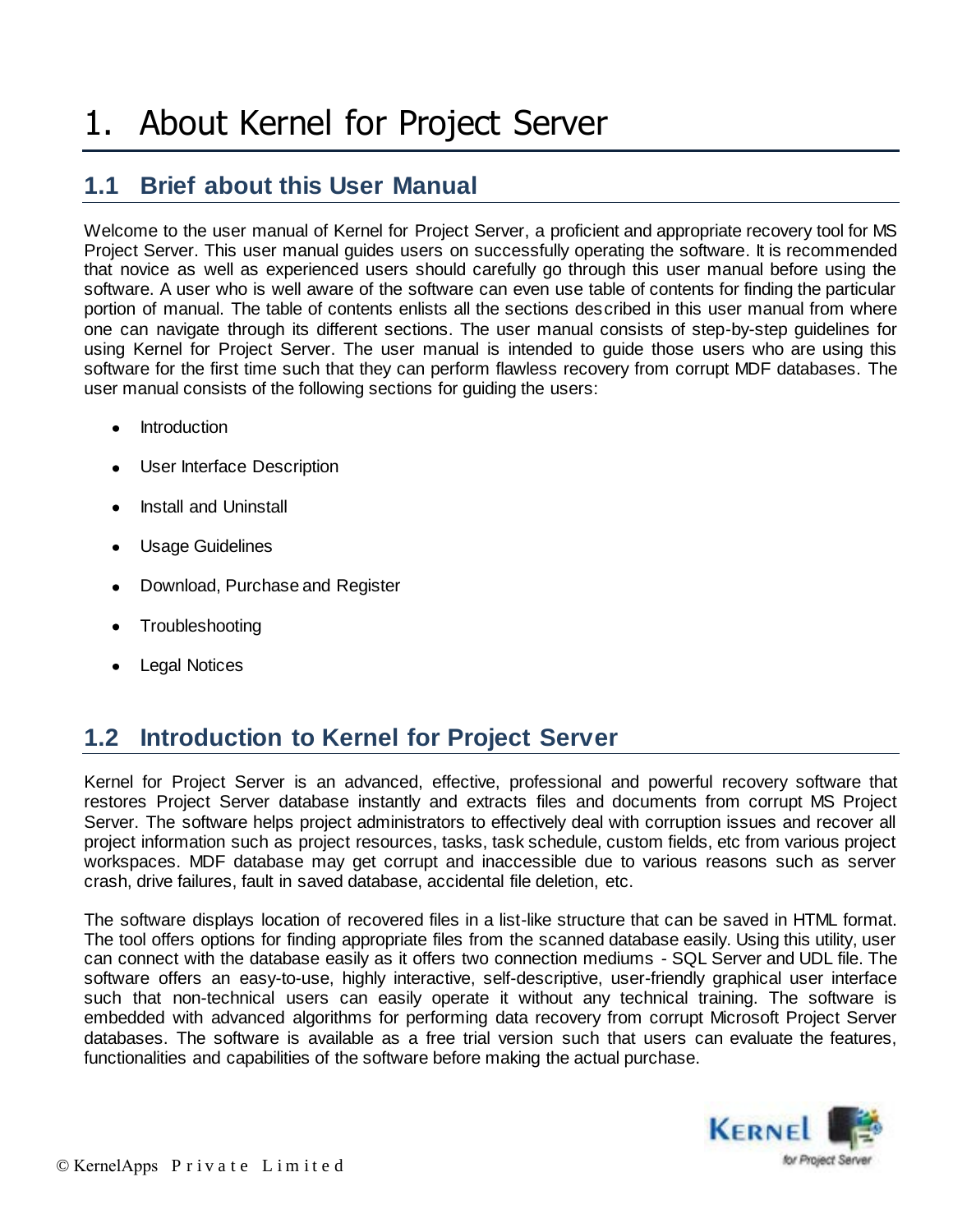### **1.3 How the software works?**

Kernel for Project Server allows collaborating with different people working in the same project and share documents, images, files, etc. with them. It also helps in maintaining additional level of security and data integrity. The tool recovers all files and folders from corrupt database and also helps in restoring access to live SQL server. The software recovers files that got deleted through logical deletion. The process of recovering files from corrupt MDF database is as follows:

- Normally, when a user requests a data, it is processed via MS Project Server and MS SQL Server. However, in case of Project Server and MDF corruption, the data becomes inaccessible and the request cannot be processed. Kernel for Project Server eliminates the dependency of MS Project Server for recovery of data and enables the administrator to extract files and folders from corrupt MDF database.
- The software recovers files, documents, and tables from corrupt MDF database through establishing connection with that database, which is stored in SQL Server.
- All recovered files are further restored in new database and the database is again configured on MS Project Server

### **1.4 Salient Features**

Some of the key features of Kernel for Project Server are as follows:

- Accurately recovers files, folders and documents from corrupt Project Server MDF databases.
- Efficiently recovers projects, tasks, task relationships, resources, scheduling, project workspace sites, ordinary sites and PWA sites.
- Offers two file recovery modes Raw and Live SQL Instance for efficiently recovering corrupt MDF databases.
- Offers two connection options Connecting through SQL Server and Connecting through UDL file to easily connect with the Project Server database.
- Displays preview of the recovered files such that all files and folders are listed in the bottom pane.
- Allows user to save and restore the recovered files at desired location. The recovered tables and files can be copied to a new database that can be further configured at MS Project Server.
- The software provides report creation options for checking recovery degree. The software generates a list of path location where the files are situated. The report of extracted files and documents can be saved in HTML format.
- Maintains data integrity and security.
- Rebuilds the database and uploads it again to Project Server.

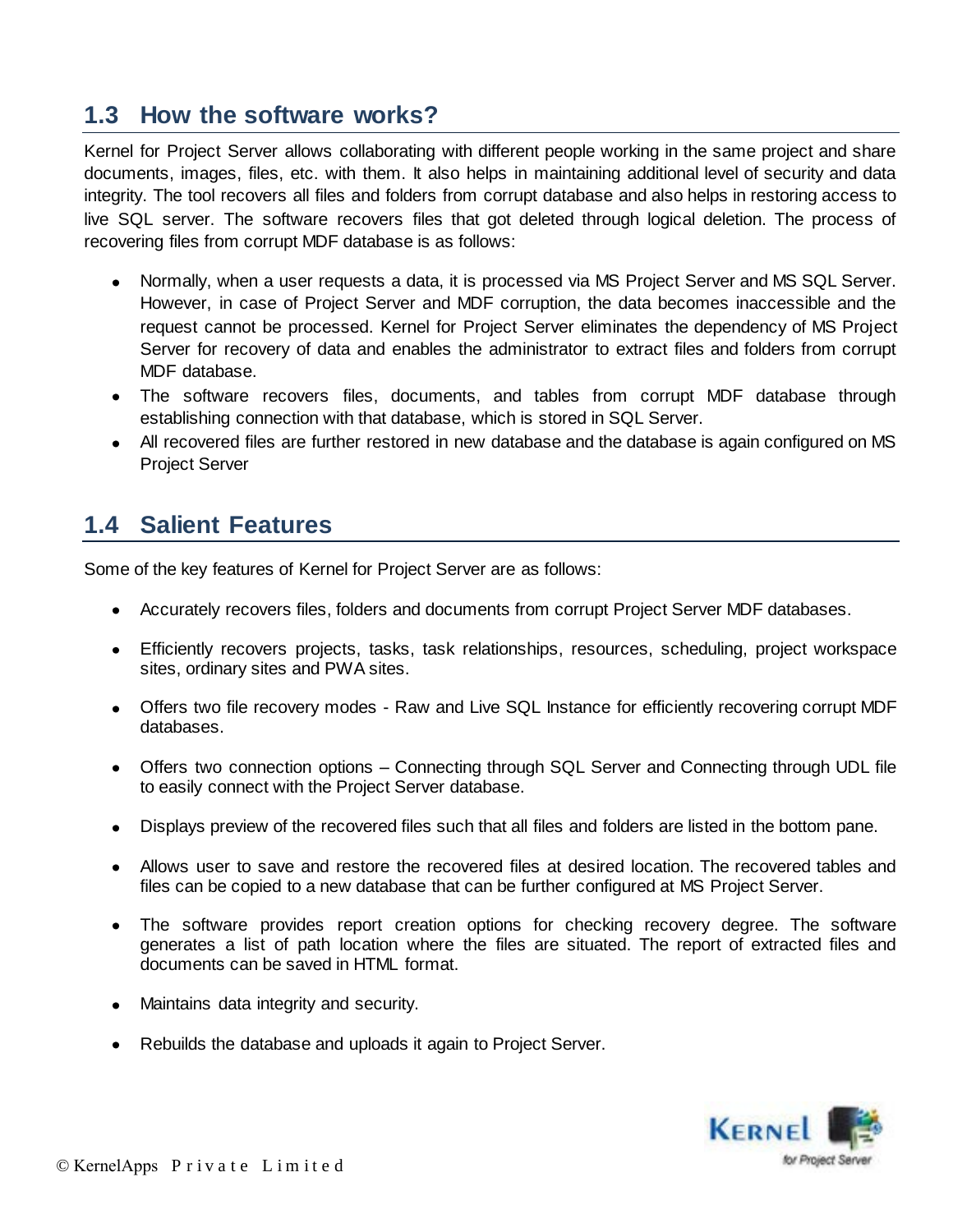- Performs database recovery in case MDF database got corrupt or when MS Project Server is down.
- Available as free evaluation version such that user can analyze the features and capabilities of the software.
- Supports MS Project Server 2010, 2007, 2003, 2002 and MS Project Central (2000).
- Supports MS SQL Server 2000, 2005, 2008 and 2008 R2.
- Offers an easy-to-use, simple, self-descriptive, attractive graphical user interface. No technical skills required for operating the software.
- Offers round-the-clock technical support.

### **1.5 System Requirements**

Your computer system must have the appropriate configuration before installing and running Kernel for Project Server. Following are the minimum system requirements that a system should possess for successfully installing the Kernel for Project Server software.

#### **Basic System Requirements**

- Pentium Class Processor
- Minimum 1 GB RAM (2 GB Recommended)
- 10 MB of free Disk Space for software installation
- Enough disk space to save recovered data  $\bullet$

#### **Supported Platforms**

- Windows 2000
- Windows XP
- Windows Server 2003
- Windows Vista
- Windows Server 2003 64 Bits
- Windows Server 2008 Enterprise

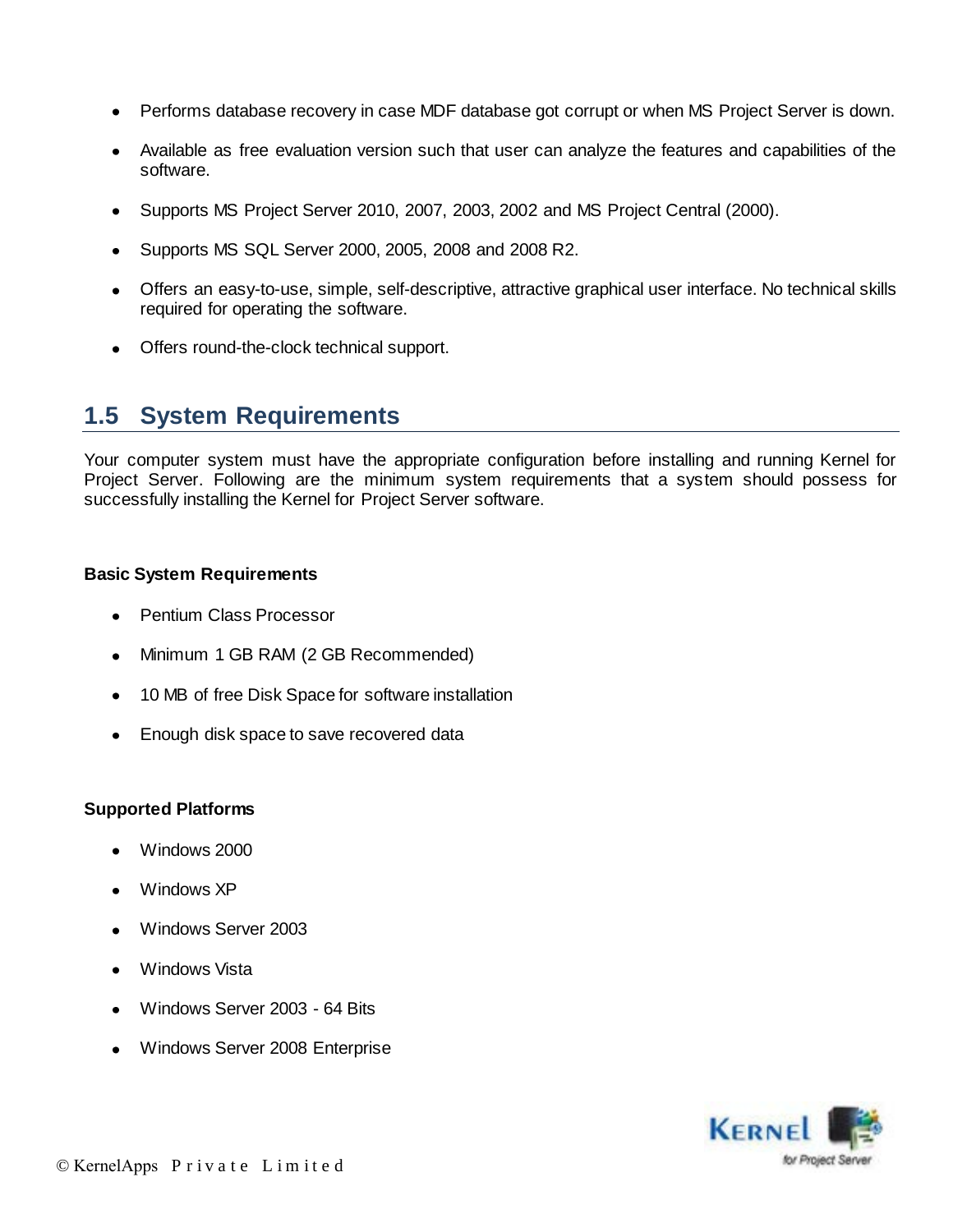- Windows Server 2008 Enterprise 64 Bits  $\bullet$
- Windows 7 Ultimate
- Windows 7 Ultimate 64 Bits  $\bullet$
- Windows 8

#### **Supported MS SQL Servers**

- MS SQL Server 2000
- MS SQL Server 2005
- MS SQL Server 2008
- MS SQL Server 2008 R2
- MS SQL Server 2012

### **Supported Project Server:**

- MS Project Server 2010  $\bullet$
- MS Project Server 2007  $\bullet$
- MS Project Server 2003  $\bullet$
- MS Project Server 2002  $\bullet$
- MS Project Central (2000)  $\bullet$

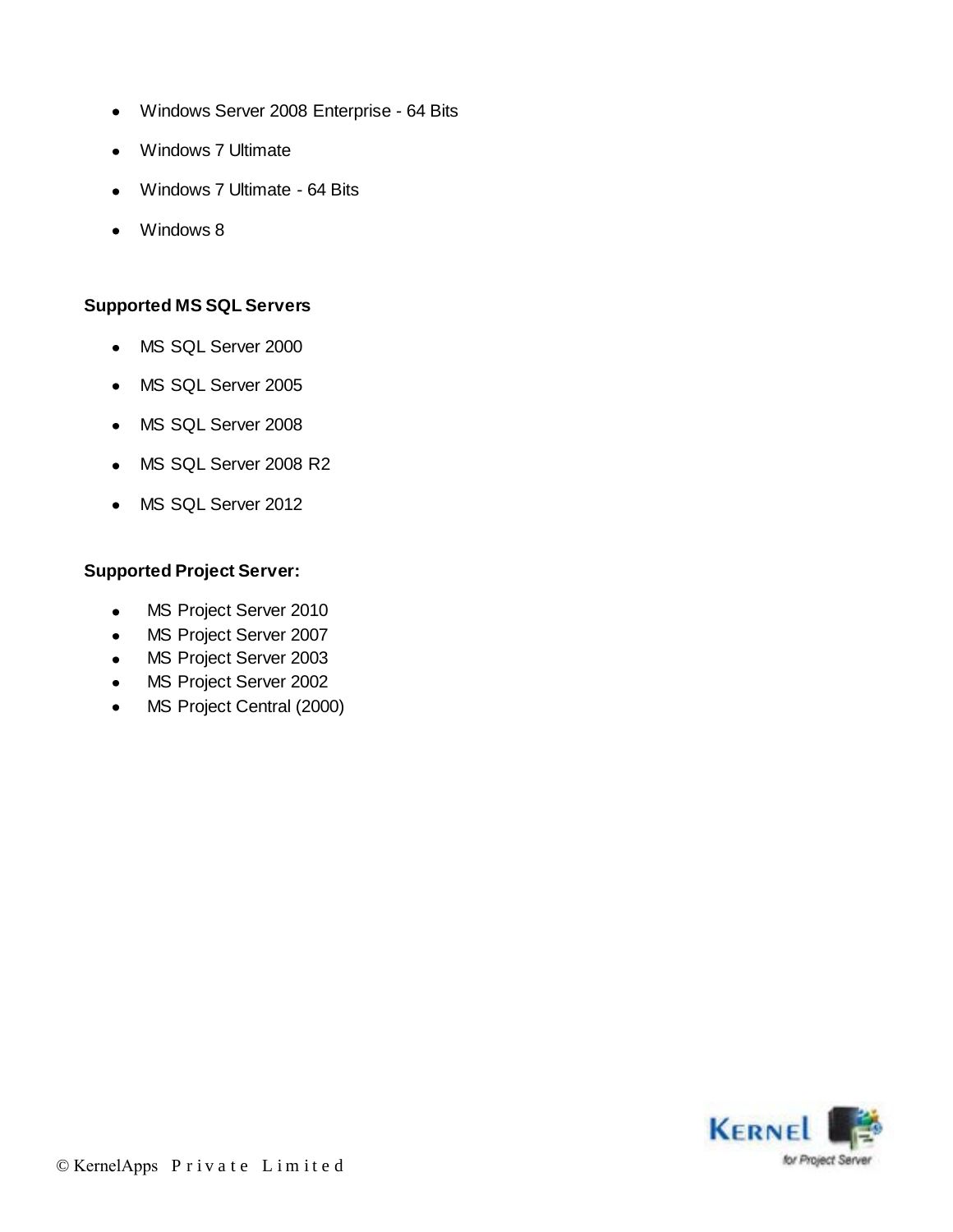# 2. Getting started with the User Interface

### **2.1 Welcome Screen of the Software**

Kernel for Project Server offers user-friendly, attractive graphical user interface. When the software is launched, "Select Project Server Database Source" pop-up window appears by default. The software offers two options for selecting Project Server Database source - Raw File and Live SQL Instance.

| $\vert K \vert$                                                           | Kernel for Project Server                                                                                                                                                                                           | <b>EX UDS</b> |
|---------------------------------------------------------------------------|---------------------------------------------------------------------------------------------------------------------------------------------------------------------------------------------------------------------|---------------|
| File View Tools Help<br>Open                                              | <b>KERNEL</b><br>for Project Server                                                                                                                                                                                 |               |
| <b>Project Server Folders</b>                                             | Document Viewer                                                                                                                                                                                                     | $0 \times$    |
| <b>Select Project Server Database Source</b>                              |                                                                                                                                                                                                                     |               |
| Source Selection                                                          | Please select source of database and click "Next" to continue.<br>@ Raw File ( Select .MDF database from the disk location )<br>C Live SQL Instance ( Select a Live SQL Instance from the configured MS SQL Server) |               |
| Docur<br>马<br>To know more about this step, please click here.<br>File N. |                                                                                                                                                                                                                     |               |
| K.                                                                        | < Back<br>Next<br>$\triangleright$                                                                                                                                                                                  | Cancel        |
| Ready                                                                     |                                                                                                                                                                                                                     | CAP NUM SCRI  |

Figure 2.1: Welcome Screen of Kernel for Project Server

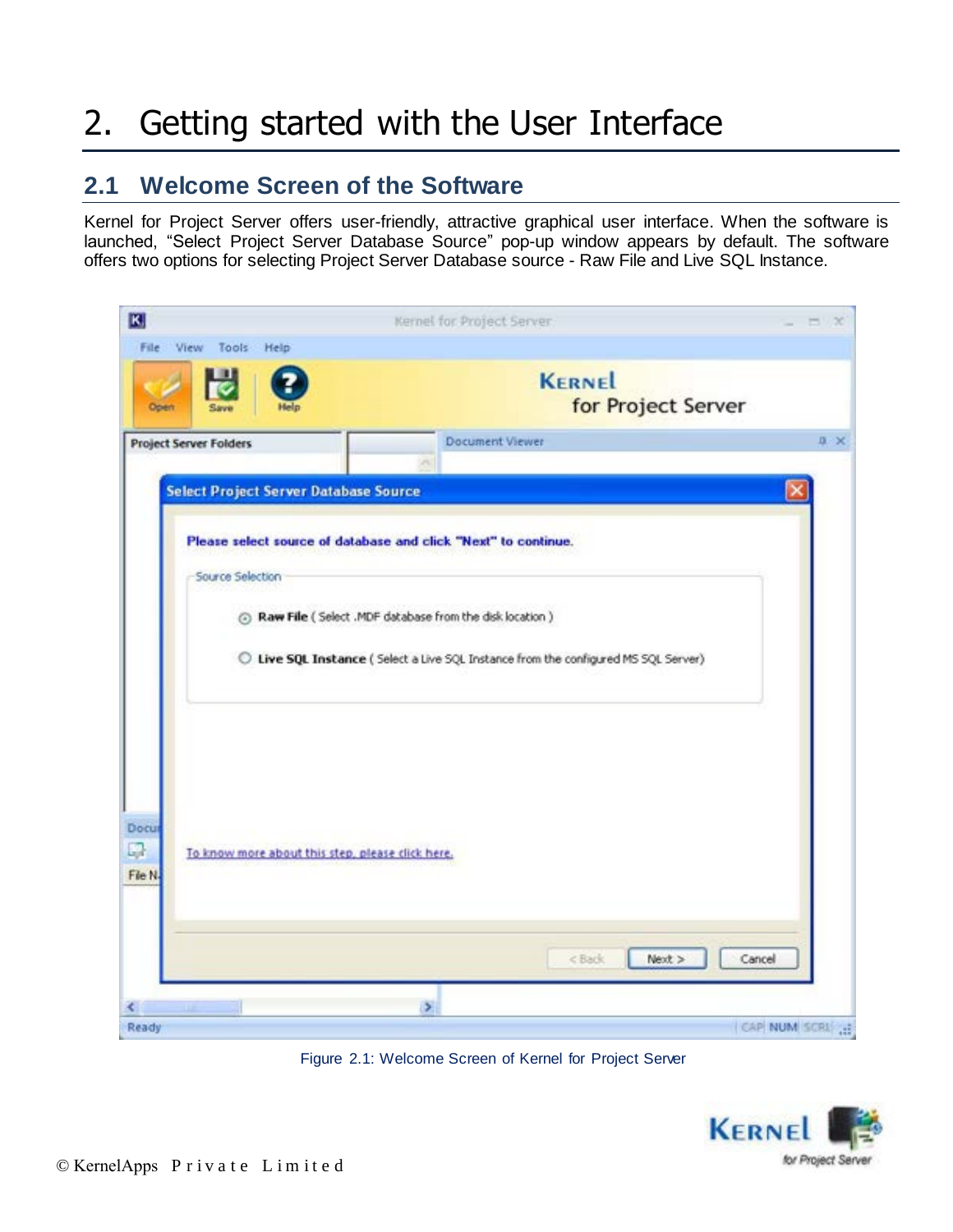### **2.2 Menu Bar**

 The Menu bar of Kernel for Project Server comprises four menus that are further divided into several menu items for performing essential tasks. The four menus are:

- File Menu
- View Menu
- Tools Menu
- Help Menu  $\bullet$

#### **File Menu**

**File** menu of Kernel for Project Server appears, as shown in the following figure:

| File        | View Tools Help |        |            |
|-------------|-----------------|--------|------------|
|             | Open            |        | $Ctrl + O$ |
| l,e<br>Save |                 | Ctrl+S |            |
|             | Exit            |        |            |

Figure 2.2: File Menu

The following table enlists the options available in the **File** menu:

| <b>Option</b> | <b>Description</b>                         |
|---------------|--------------------------------------------|
| Open          | Opens the Database Source Selection window |
| Save          | Saves files, folders and database objects  |
| <b>Fxit</b>   | Exits from the application                 |

#### **View Menu**

**View** menu of Kernel for Project Server appears, as shown in the following figure:

| View |          | Tools Help      |  |
|------|----------|-----------------|--|
|      | Standard |                 |  |
|      |          | Document Viewer |  |
|      |          | Document List   |  |
|      |          | Customize       |  |

Figure 2.3: View Menu

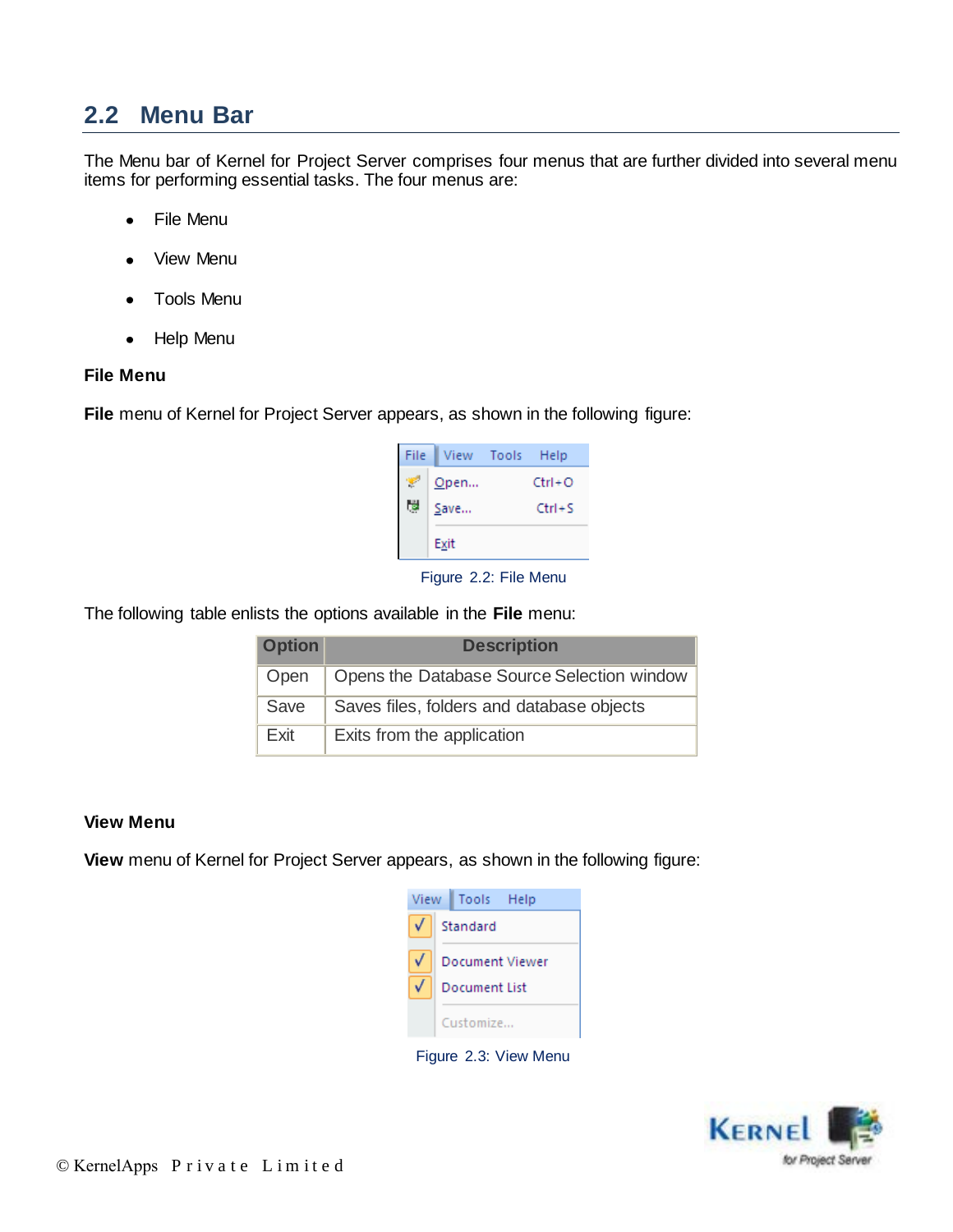The following table enlists the option available in the **View** menu:

| <b>Option</b>          | <b>Description</b>                                                                   |
|------------------------|--------------------------------------------------------------------------------------|
| Standard               | Displays the standard view (without Document  <br>List and Document Viewer sections) |
| <b>Document Viewer</b> | Displays and hides Document Viewer section                                           |
| Document List          | Displays and hides Document List section                                             |
| Customize              | Displays customized view                                                             |

### **Tools Menu**

**Tools** menu of Kernel for Project Server appears, as shown in the following figure:

| Tools | Help    |
|-------|---------|
|       | Options |

Figure 2.4: Tools Menu

Following table enlists the options available in the **Tools** menu:

| <b>Option</b> | <b>Description</b>                                                                                                                                                             |
|---------------|--------------------------------------------------------------------------------------------------------------------------------------------------------------------------------|
|               | Options Select this option if you want to scan the entire database for possible corruption.<br>This option is recommended to be selected while performing SQL database repair. |

#### **Help Menu**

**Help** menu of Kernel for Project Server appears, as shown in the following figure:



Figure 2.5: Help Menu

The following table enlists the options available in the **Help** menu:

| <b>Option</b>                      | <b>Description</b>                                   |
|------------------------------------|------------------------------------------------------|
| Kernel for Project Server Help     | Opens the user manual of Kernel for Project Server   |
| Kernel for Project Server Homepage | Opens the homepage of software website               |
| About Kernel for Project Server    | Displays the version and support related information |

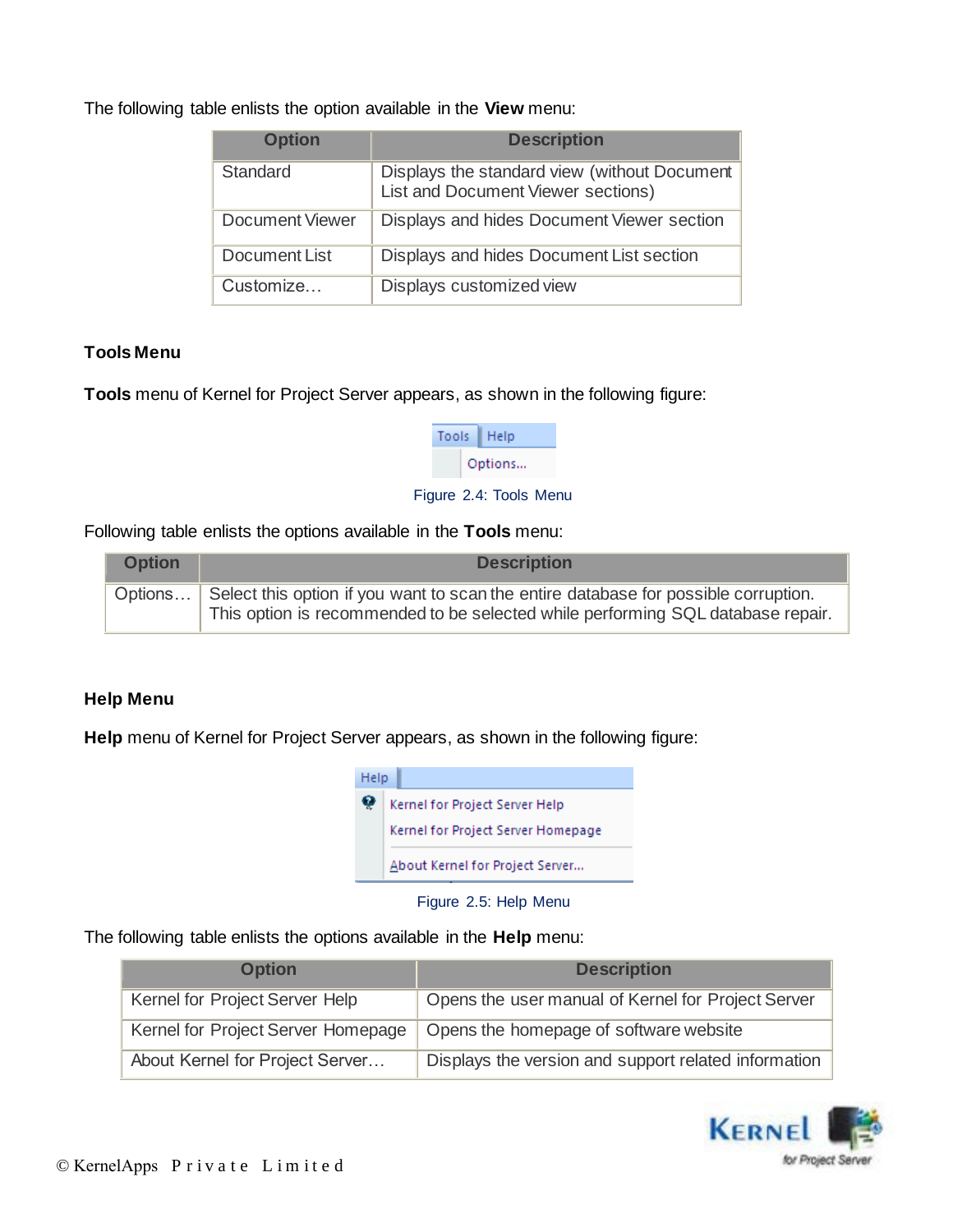### **2.3 Tool Bar**

The Tool bar is displayed just below the Menu bar section of the software interface and consists of buttons that work as shortcuts for various options available in the main menu of the software. The buttons assists users to easily perform the operations that can also be performed by Menu bar options. Following table enlists the buttons available on the Tool bar of Kernel for Project Server:

| <b>Button</b> | <b>Button Name</b> | <b>Description</b>                         |
|---------------|--------------------|--------------------------------------------|
| Open          | Open               | Opens the Database Source Selection window |
| Save          | Save               | Saves files, folders and database objects  |
| Help          | Help               | Opens user's help manual of the software.  |

### **2.4 Status Bar**

The status bar is displayed at the bottom of the software window. The text "Ready" is displayed on the status bar if Kernel for Project Server is ready to be used. The status bar also displays the text "CAP", "NUM", "SCRL" which respectively correspond to the Caps Lock, Num Lock, and Scroll Lock keys on your keyboard. If any of these keys are pressed, the color of the corresponding text will turn blue/black.

| Read |  |  |
|------|--|--|
|      |  |  |

Figure 2.6: Status Bar

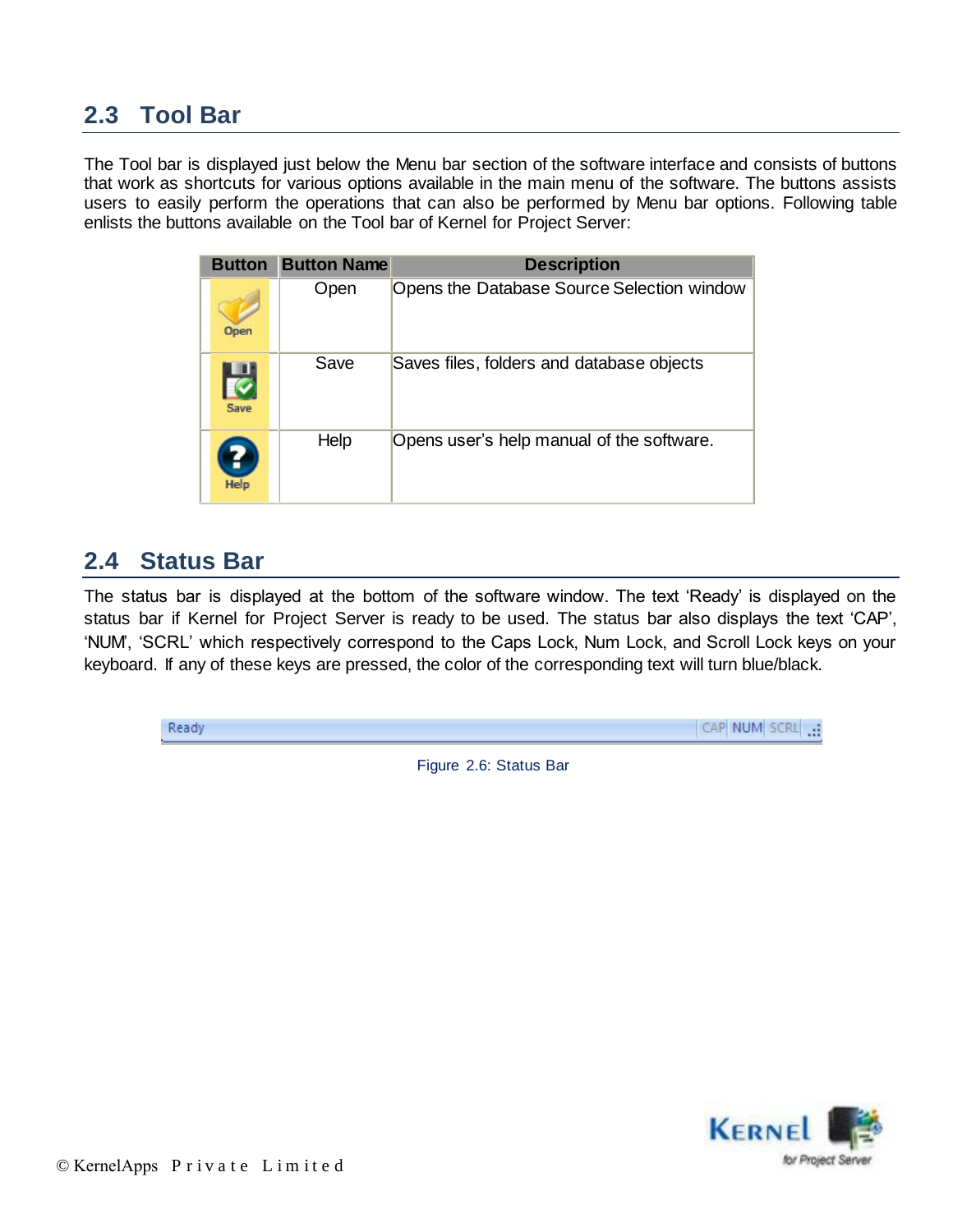## **2.5 Left Panel**

The Left Panel of Kernel for Project Server displays recovered Project Server folders and their sub-folders in a hierarchical manner. The folders that are displayed at the left panel for Kernel for Project Server are:

- **Tables**  $\bullet$
- Project
- Project Actual



**Note:** If the recovery is done through Live SQL Instance, the left panel will display only Project and Project Actual folders.

### **2.6 Right Panel**

The Right Panel of Kernel for Project Server displays the content of sub-folders. The file information is displayed alongwith details like File Name, File Type, Version, Last Modified Time, Creation Time and User name.

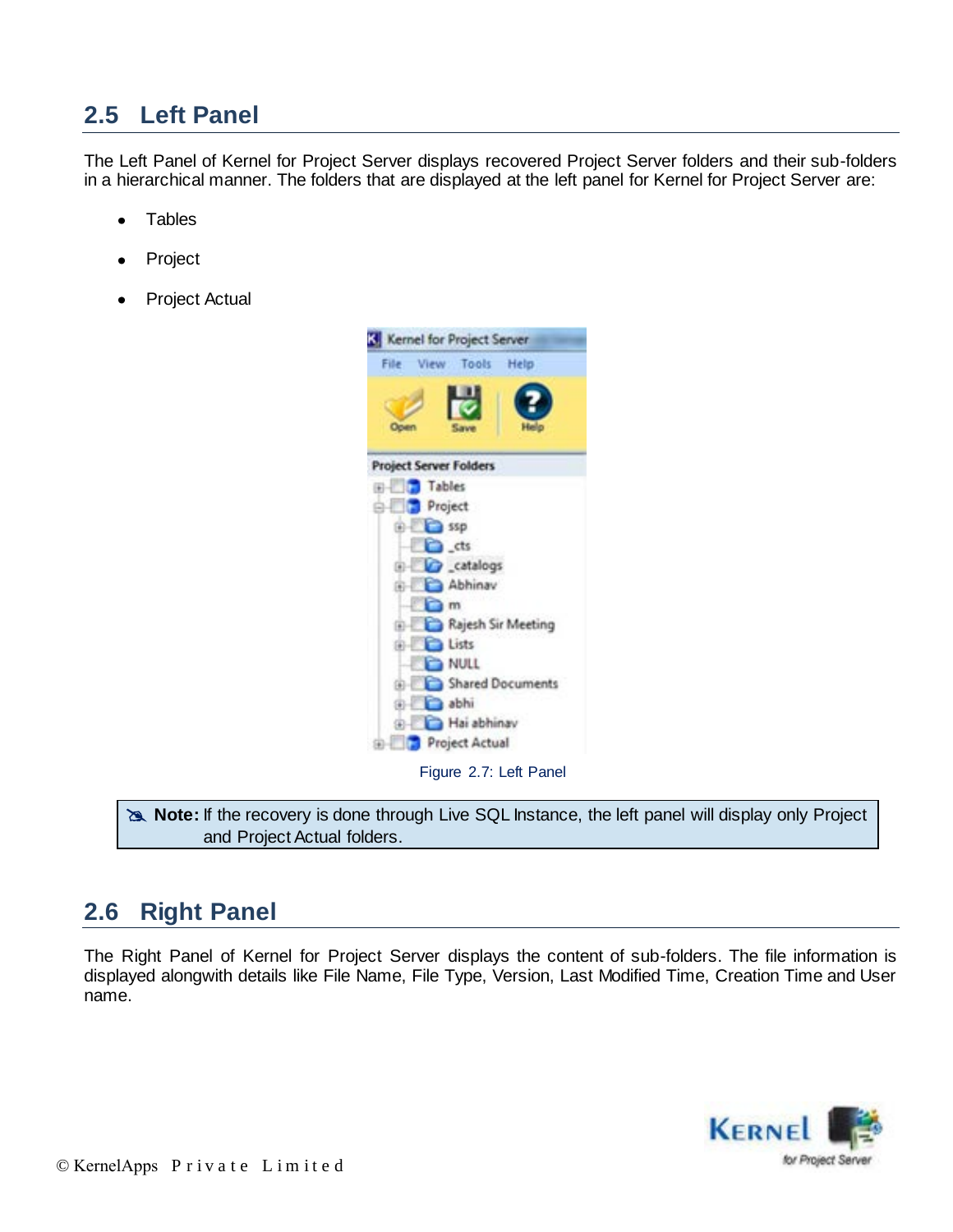| <b>File Name</b> | File Type   | Version | Last Modified Ti Created Time |                                    | <b>User Name</b> |
|------------------|-------------|---------|-------------------------------|------------------------------------|------------------|
| abhty.pdf        | $\mathbf 0$ |         |                               | 07/16/2012 10: 07/16/2012 10:      | <b>NULL</b>      |
| New Bitmap 0     |             |         |                               | 07/16/2012 06: 07/16/2012 06:      | <b>NULL</b>      |
| New Text Do 0    |             |         |                               | 07/16/2012 06: 07/16/2012 06: NULL |                  |
|                  |             |         |                               |                                    |                  |
|                  |             |         |                               |                                    |                  |
|                  |             |         |                               |                                    |                  |
|                  |             |         |                               |                                    |                  |
|                  |             |         |                               |                                    |                  |
|                  |             |         |                               |                                    |                  |
|                  |             |         |                               |                                    |                  |

Figure 2.8: Right Panel

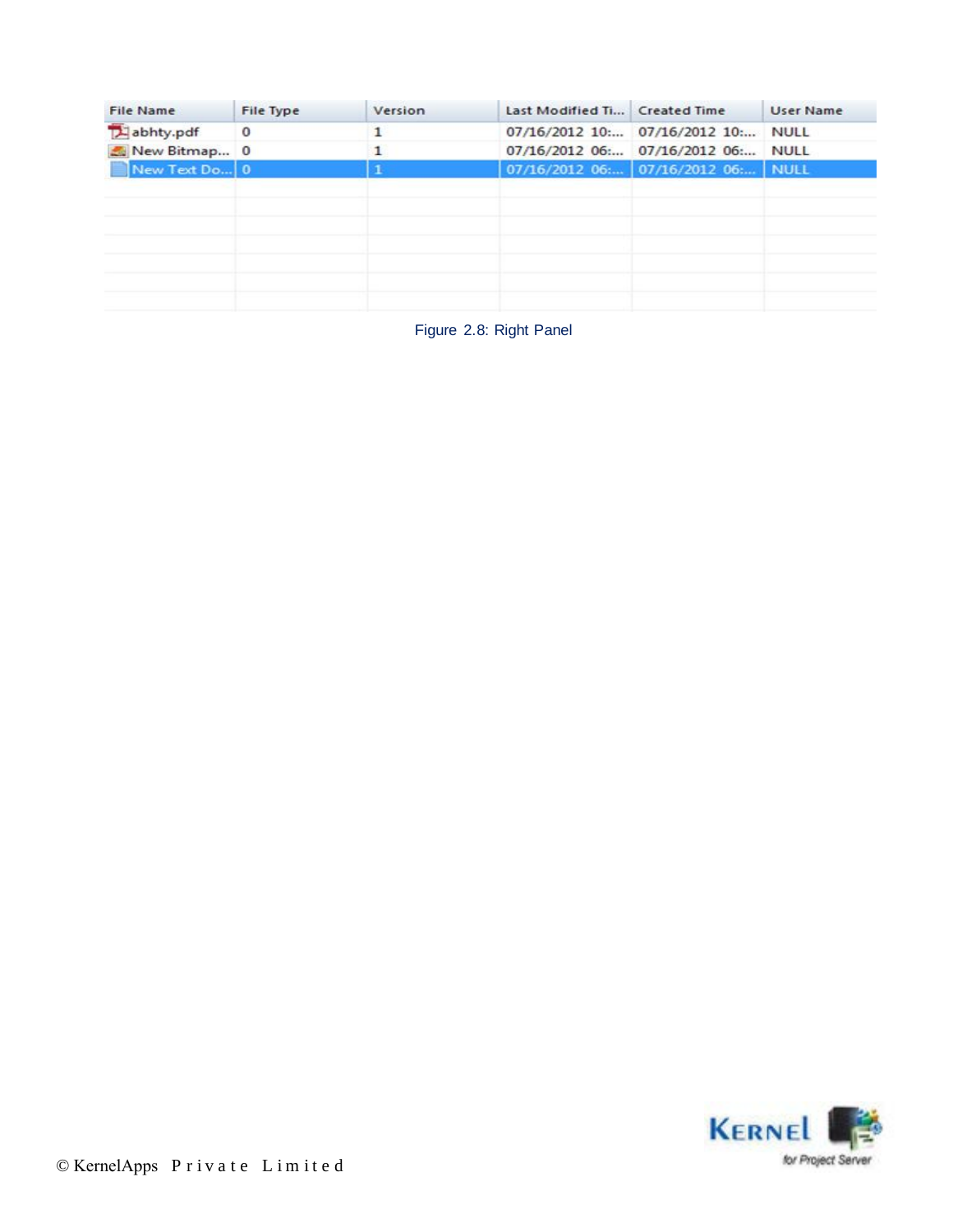# 3. Install and Uninstall

## **3.1 Installing Kernel for Project Server**

After being familiar with the software overview, key features, and system requirements let us install Kernel for Project Server. The software is easy to install and involves few simple steps to configure it. However, before installing the software make sure that the software installer file is available on your computer. If the file is not available on your computer then you can download it from our Website:

https://www.nucleustechnologies.com/download-project-server-recovery.html

After you have downloaded the installer file, execute the following steps to install the software:

- 1. Double-click the Kernel for Project Server installer file.
- 2. Follow the on-screen instructions. When the installation process completes "**Setup Installation Complete**" message appears on the software installation screen.
- 3. Click the **Finish** button to launch the software.

After you have completed the software installation process, a shortcut to start the software will be added in the Windows Start program menu. You can start the software from Windows Start program menu. You can also create desktop icon of the software from where you can start the software by double-clicking the icon.

### **3.2 Uninstalling Kernel for Project Server**

Kernel for Project Server can be uninstalled from the computer system by using one of the following two methods:

- Uninstall from Windows Start Menu
- Uninstall from Control Panel

 **Note**: Before starting the uninstallation process, make sure that the Kernel for Project Server is not in use.

#### **Uninstall from the Windows Start menu**

Execute the following steps to uninstall Kernel for Project Server from Windows Start menu:

- 1. Click **Start > All Programs > Kernel for Project Server > Uninstall Kernel for Project Server**. A warning message before uninstalling the software will be displayed on the screen.
- 2. Click **Yes** button to uninstall the software.
- 3. Click **OK** button.

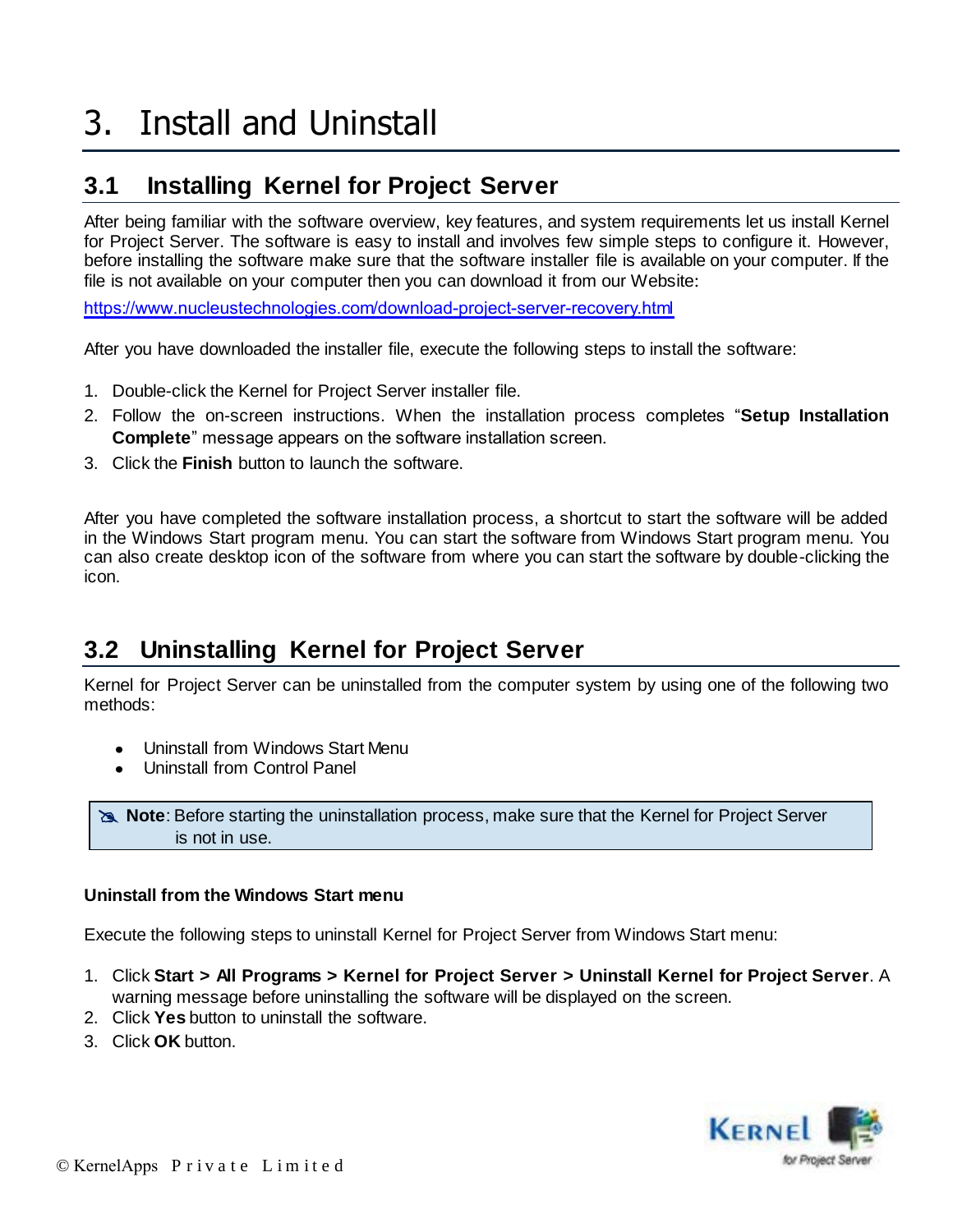Kernel for Project Server is successfully uninstalled from your computer system.

### **Uninstall from Control Panel**

Execute the following steps to uninstall Kernel for Project Server from Control Panel:

- 1. Click **Start > Control Panel**. The Control Panel window appears.
- 2. Double-click the **Add or Remove Programs** icon. A list of the programs installed on your computer system appears.
- 3. Select **Kernel for Project Server** and click the **Remove** button. A warning message before uninstalling the software will be displayed on the screen.
- 4. Click **Yes** button to uninstall the software.
- 5. Click **OK** button.

Kernel for Project Server is successfully uninstalled from your computer system.

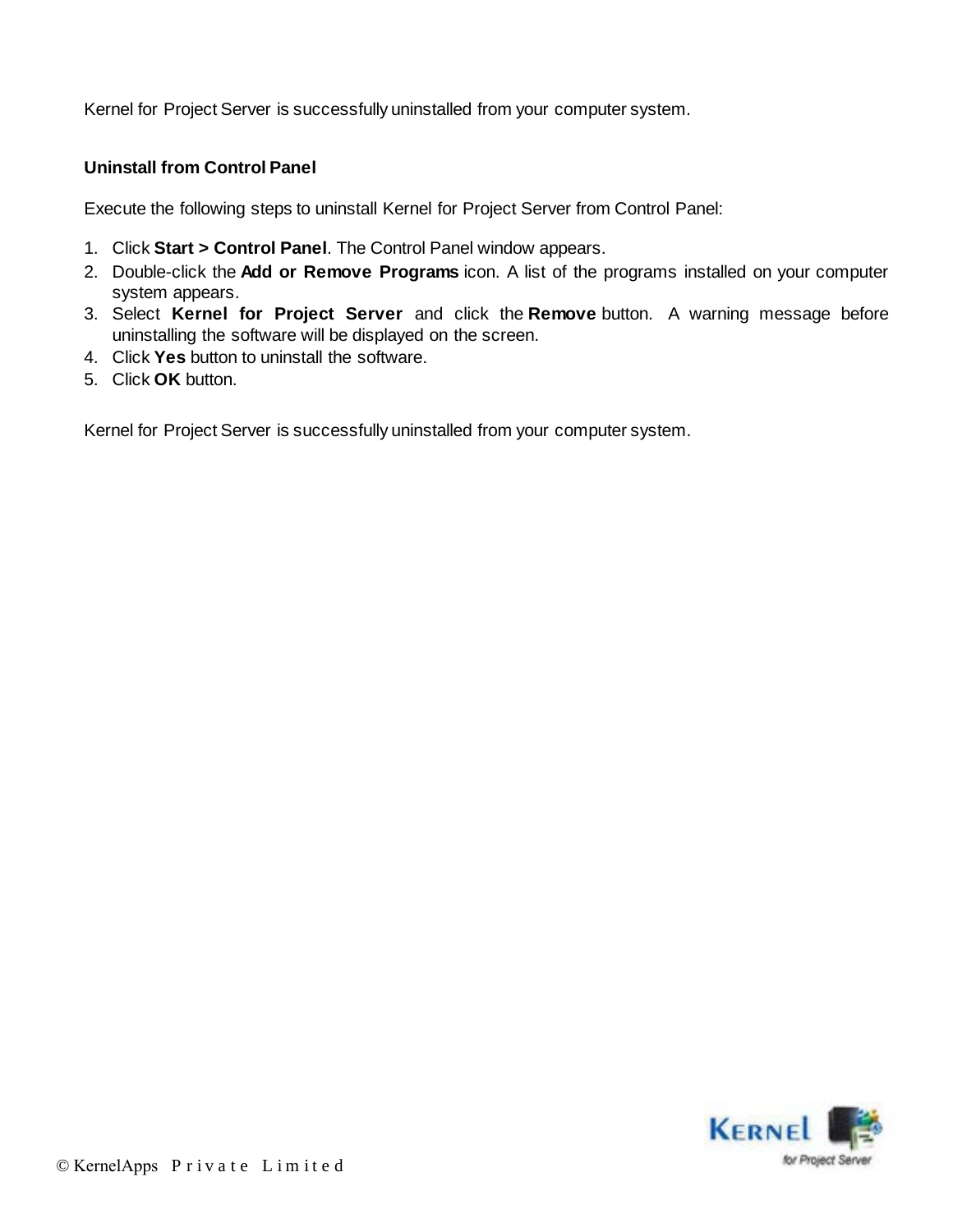## 4. Using Kernel for Project Server

### **4.1 Two Modes of Recovery**

Kernel for Project Server offers two modes for performing data recovery from corrupt Project Server MDF files:

- Raw File Mode
- Live SQL Instance Mode

### **4.1.1 Raw File Mode**

The Raw File Mode of recovery is used where only the MDF database is corrupt and MS SQL Server and MS Project Server are in working condition. Some of the key features of Raw File Mode are as follows:

- This recovery mode is applicable in conditions where only database is corrupt.
- In this recovery mode, MDF database is repaired as an orphan file and files and folders are extracted from it.
- Use of Orphan database in Raw file mode eliminates the dependency of MS Project Server in recovery process.
- Raw File Mode recovers Tables, Project and Project Actual folders and allows user to view and save the files contained in these folders.
- In Raw file mode, tables can be recreated by connecting batch file to the SQL Server Database, once the tables are recreated the database is again ready to be configured in MS Project Server.

### **4.1.2 Live SQL Instance Mode**

In cases, where MS Project Server is down or corrupt, Live SQL Instance recovery mode is used. This recovery mode is embedded with distinct features, which make it suitable for specified corruption conditions. Some of the salient features of Live SQL Instance Mode are as follows:

- This recovery mode is applicable in conditions where MS Project Server is down.
- In Live SQL Instance recovery mode, documents are extracted from the database.
- Recovered documents can be again uploaded in a new account created on Project Server.
- UDL file connected to the SQL server can also be used for recovery.

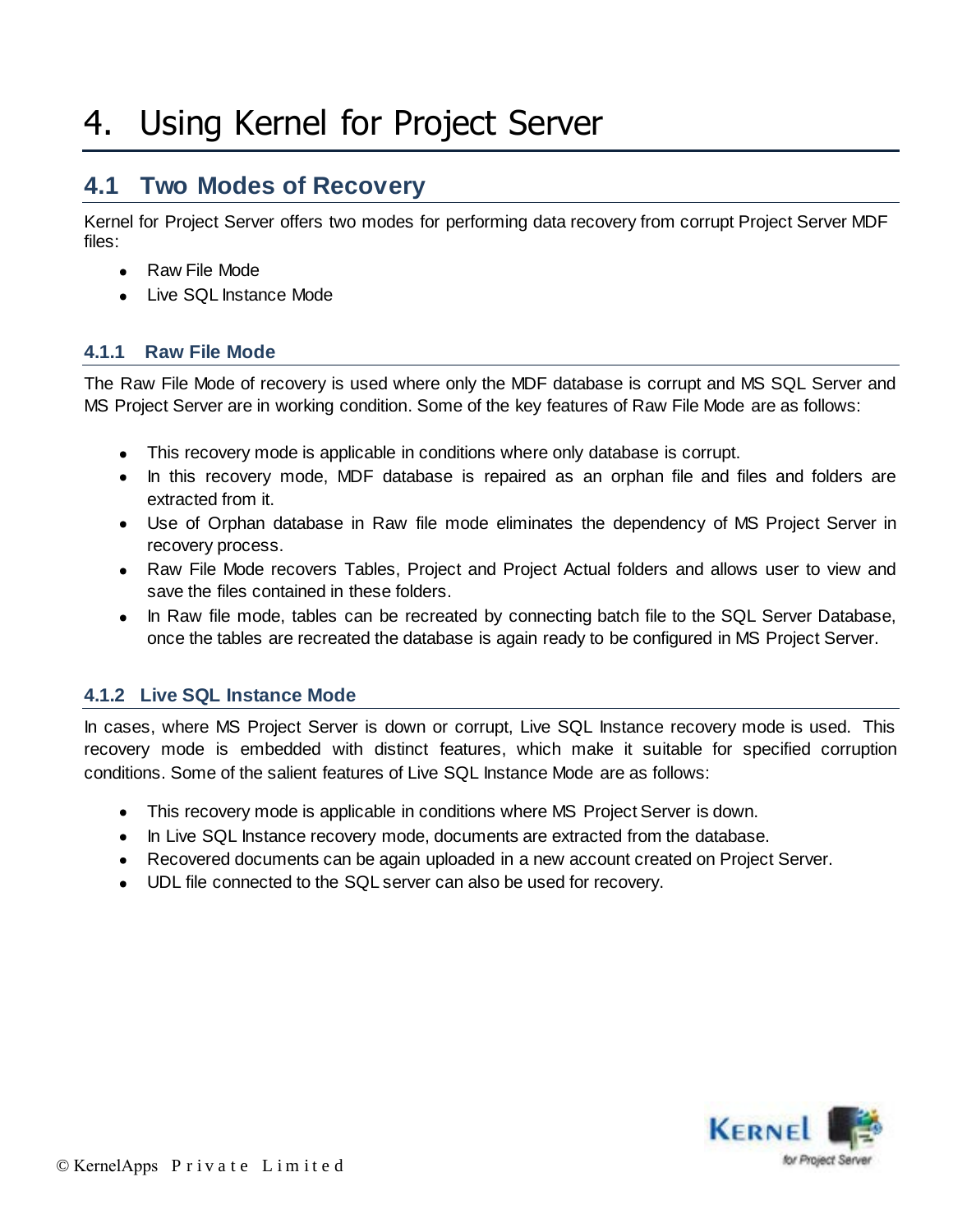## **4.2 Recovery through Available Modes**

### **4.2.1 Recovery through Raw File Mode**

Using Raw file mode, recovery process can be performed by following the steps as given below:

**Step 1:** Click **Open** button from the tool bar or select **Open** from the file menu.

**Note:** When Kernel for Project Server is launched, the Source Selection window appears by default. You can also start the recovery process by selecting recovery mode from Source Selection Window.

**Step 2:** A Source Selection window will appear. Select **Raw File** mode and then click **Next** button.

| <b>Select Project Server Database Source</b>                                        |  |
|-------------------------------------------------------------------------------------|--|
| Please select source of database and click "Next" to continue.                      |  |
| Source Selection                                                                    |  |
| A Raw File ( Select .MDF database from the disk location )                          |  |
| C Live SQL Instance ( Select a Live SQL Instance from the configured MS SQL Server) |  |
|                                                                                     |  |
|                                                                                     |  |
|                                                                                     |  |
|                                                                                     |  |
|                                                                                     |  |
| To know more about this step, please click here,                                    |  |
|                                                                                     |  |
|                                                                                     |  |
|                                                                                     |  |

Figure 4.1: Selecting Raw File Mode of Recovery

**Step 3:** A new dialog box - **Select Project Server Database** will appear to select the database location.

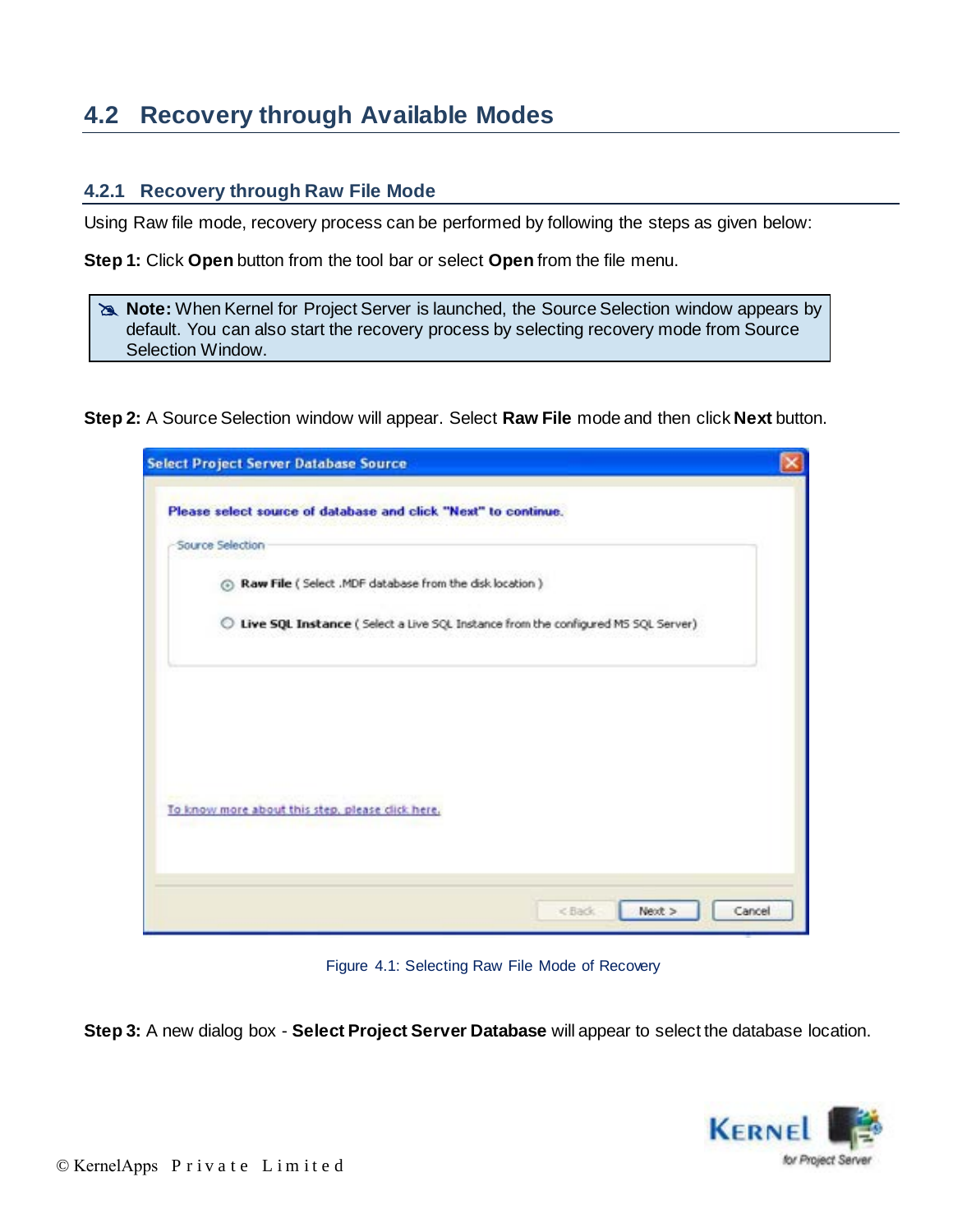| Users\Administrator\Destop\ProjectServer Database_from ISPC46<br><b>Browse</b><br>Select Database<br>C:\DOCUME~1\jyotia\LOCALS~1\Temp\<br><b>Browse</b><br>Select SQL database version<br>Auto detect database version ( uncheck if you want to select manually )<br>Manually select database version<br>SQL Server 2000 database<br>SQL Server 2005 database<br>SQL Server 2008 or 2008R2 database |                       | Please click the Browse button and select ".mdf database. |  |
|-----------------------------------------------------------------------------------------------------------------------------------------------------------------------------------------------------------------------------------------------------------------------------------------------------------------------------------------------------------------------------------------------------|-----------------------|-----------------------------------------------------------|--|
|                                                                                                                                                                                                                                                                                                                                                                                                     |                       |                                                           |  |
|                                                                                                                                                                                                                                                                                                                                                                                                     | Select Temp File Path |                                                           |  |
|                                                                                                                                                                                                                                                                                                                                                                                                     |                       |                                                           |  |
|                                                                                                                                                                                                                                                                                                                                                                                                     |                       |                                                           |  |
|                                                                                                                                                                                                                                                                                                                                                                                                     |                       |                                                           |  |
| C SOL Server 2012 database                                                                                                                                                                                                                                                                                                                                                                          |                       |                                                           |  |

Figure 4.2: Selecting Project Server Database

**Step 4:** Click **Browse** button and select the location where the corrupt MDF database is stored. Now click **Select Temp** to select the location to save the temporary files which are generated by the software while performing various functions.

**Step 5:** You can either let the software **Auto Detect** the database version or you can manually select the **SQL file version**.

**Step 6:** Click **Finish** button after selecting the SQL Server version. The recovery process will start and a window showing the process status will appear.

|                                | Please wait while the current process finishes |  |
|--------------------------------|------------------------------------------------|--|
| Retrieving columns information |                                                |  |
|                                |                                                |  |
|                                | <b>Stop</b>                                    |  |

Figure 4.3: Displaying the recovery process status in Raw Mode

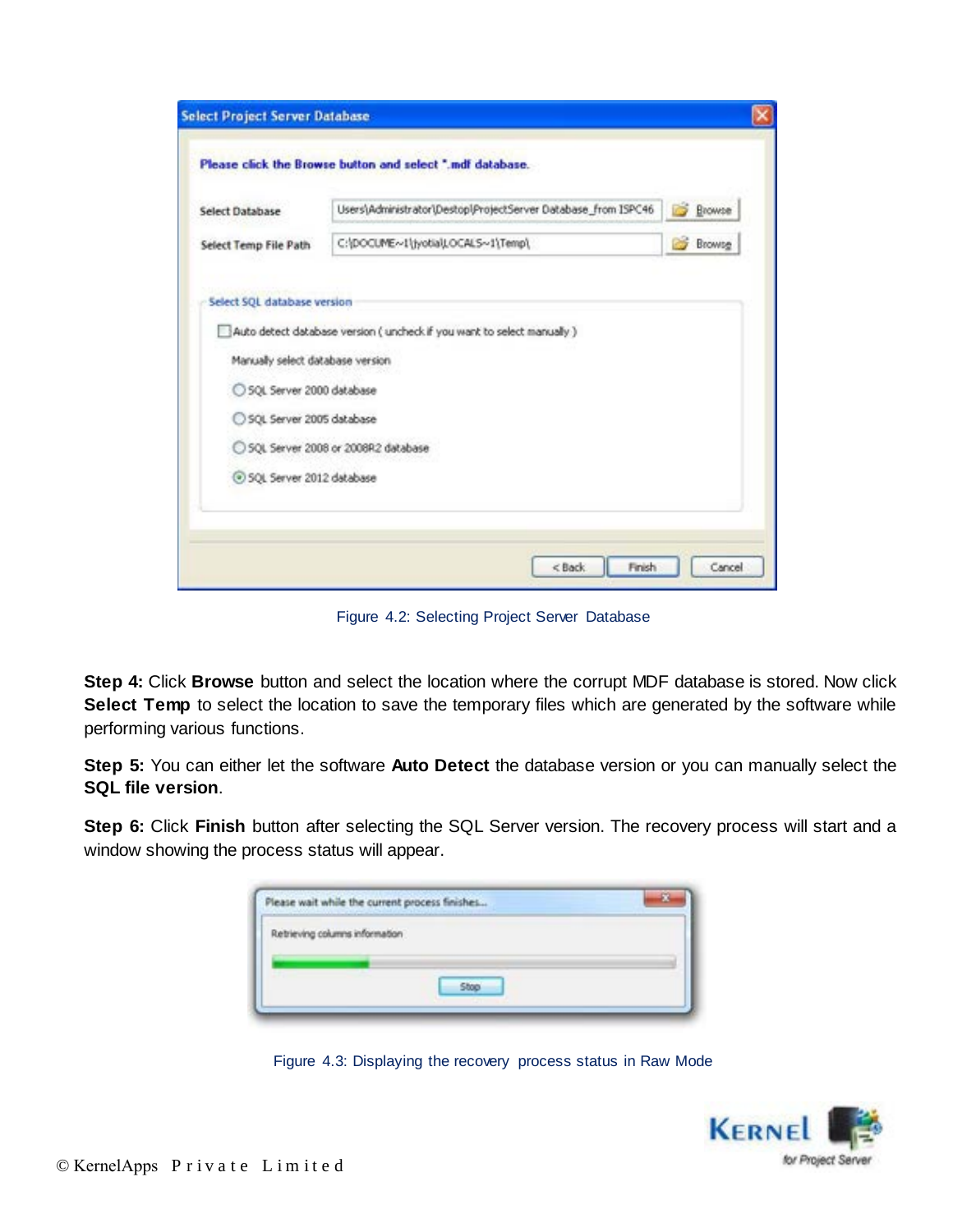**Step 7:** Once the recovery process is complete all the recovered Tables, Project and Project Actual folders will get listed at the left panel of the software.

| ĸ                                                                                                                                                                                                        |                                                                                  | Kernel for Project Server |         |                |                                                                                                                                                                                                                                                                               | $  \times$                                                                                                             |
|----------------------------------------------------------------------------------------------------------------------------------------------------------------------------------------------------------|----------------------------------------------------------------------------------|---------------------------|---------|----------------|-------------------------------------------------------------------------------------------------------------------------------------------------------------------------------------------------------------------------------------------------------------------------------|------------------------------------------------------------------------------------------------------------------------|
| File View Tools Help<br>Save                                                                                                                                                                             |                                                                                  |                           |         |                | <b>KERNEL</b><br>for Project Server                                                                                                                                                                                                                                           |                                                                                                                        |
| <b>Project Server Folders</b><br>Tables<br>Project                                                                                                                                                       | File Name<br>1) Unitated png<br>Unicode file.txt 0                               | File Type<br>ō            | Version |                | <b>Document Viewer</b>                                                                                                                                                                                                                                                        | <b>显示</b>                                                                                                              |
| <b>BALL</b><br><b>The Lists</b><br>Cal catalogs<br>$\Box$ ds<br>\⊟ m                                                                                                                                     | 50L Badup  0<br>@11 TERI KOTH 0<br>Pavan putr.jpg 0                              |                           |         |                |                                                                                                                                                                                                                                                                               |                                                                                                                        |
| Style Library<br>×<br>SteAssets<br>Shared Documents<br>FormServerTemplates<br>×<br>IWConvertedForms<br>ж<br>AnalyticsReports<br>۰<br><b>Call SitePages</b><br>闹<br>Reporting Templates<br>Project Actual | <b>Contract Contract Contract Contract Contract</b>                              |                           |         | ×              | ALL W. May<br><b>AR STAR 4 B.M.</b><br><b>TEMPS</b><br>Fears.<br><b>Fame</b><br>The document counter than to<br>face and<br>34<br>that the company of the com-<br><b>DEST</b><br><b>INC</b><br>長田<br><b>Linkedo</b><br><b>CAR</b><br>t in<br><b>ALCOHOL:</b><br>E<br>(死亡性/無に) | T. Toked<br><b>Mark</b> 3<br>5th<br>m.<br>$\overline{\phantom{a}}$<br><b>STATE</b><br><b>STATISTICS</b><br><b>CTAM</b> |
| Document List                                                                                                                                                                                            |                                                                                  |                           |         | 0 <sup>2</sup> | <b>CRASH</b><br>されの大正人                                                                                                                                                                                                                                                        | <b>BAAID &amp; R RAIL</b><br><b>Elevant</b><br>---<br>an drive<br><b>CALL IN</b><br><b>ALC: UNK</b>                    |
| ш                                                                                                                                                                                                        |                                                                                  |                           |         |                | Modeller.                                                                                                                                                                                                                                                                     | <b>STANDING</b><br>had in the                                                                                          |
| File Name                                                                                                                                                                                                | Project Folder Location                                                          |                           |         | A              |                                                                                                                                                                                                                                                                               |                                                                                                                        |
| Untilled png<br>Unicode file hd<br>SQL Backup and Restore Bug Rep.                                                                                                                                       | Project\Shared Documents<br>Project/Shared Documents<br>Phoject\Shared Documents |                           |         |                |                                                                                                                                                                                                                                                                               |                                                                                                                        |
| @11 TERIXOTHLmp3<br>Pavan put pg                                                                                                                                                                         | Phoject/Shared Documents<br>Project/Shared Documents                             |                           |         |                |                                                                                                                                                                                                                                                                               |                                                                                                                        |
| New Text Document (2) tut<br>and I have a car Plate Price for<br>c                                                                                                                                       | Phoject/Lists\Tasks\Attachments\2<br>Paulo att finit Fasted Attachment A.S.      |                           | X.      |                |                                                                                                                                                                                                                                                                               |                                                                                                                        |
| Ready                                                                                                                                                                                                    |                                                                                  |                           |         |                |                                                                                                                                                                                                                                                                               | CAP WOM SCAL LE                                                                                                        |

Figure 4.4: Listing all the recovered data using Raw Mode

### **4.2.2 Recovery through Live SQL Instance Mode**

In cases, where Project Server is down, Live SQL Instance Mode is used. To perform recovery through Live SQL Instance Mode, two options to connect with the database are available. These options are:

- Connecting Through MS SQL Server
- Connecting Through UDL File

### **4.2.2.1 Connecting Through MS SQL Server**

To perform recovery by connecting with the database through MS SQL server, follow these simple steps:

**Step 1:** Click **Open** button from the tool bar or select **Open** from the File menu.

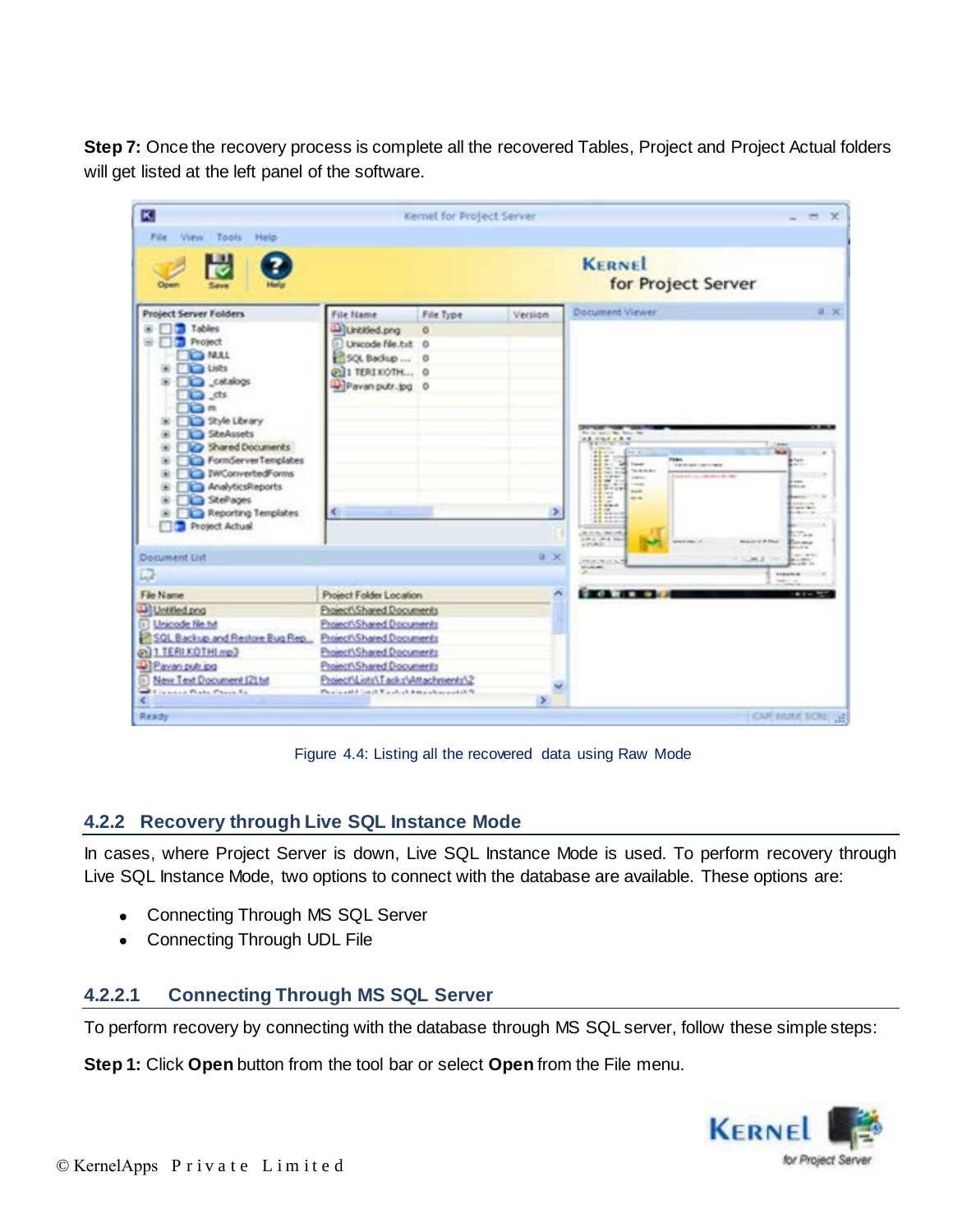**Step 2:** A new dialog box - Select the Database Source will appear. Select **Live SQL Instance** mode and then click **Next** button.

| Select Project Server Database Source                                                          |                   |
|------------------------------------------------------------------------------------------------|-------------------|
| Please select source of database and click "Next" to continue.                                 |                   |
| Source Selection                                                                               |                   |
| () Raw File ( Select .NDF database from the dok location )                                     |                   |
| <sup>3</sup> Live SQL Instance ( Select a Live SQL Instance from the configured MS SQL Server) |                   |
|                                                                                                |                   |
|                                                                                                |                   |
|                                                                                                |                   |
| To know more about this step, please click here.                                               |                   |
|                                                                                                |                   |
|                                                                                                |                   |
|                                                                                                | clud Next> Cancel |

Figure 4.5: Selecting Live SQL Instance mode of recovery

Step 3: Database Location Selection window to select the database location will appear. Enter the server name and select **Windows Authentication** or **SQL Server Authentication**.

| Server Name:          | PROJECT-SERVERIOFFICESERVERS                                                                                                                                                | ۰             |  |
|-----------------------|-----------------------------------------------------------------------------------------------------------------------------------------------------------------------------|---------------|--|
| Authentication:       | SQL Server Authentication                                                                                                                                                   | ۰             |  |
| Login:                | Isa                                                                                                                                                                         | ۰             |  |
| Password:             |                                                                                                                                                                             |               |  |
| <b>Database Name:</b> | WSS Content Raj.mdf                                                                                                                                                         |               |  |
|                       | (Enter the name of Live SQL database from which items need to be recovered).<br>[7] Use LCL file for connection information (Please see help file for detailed information) |               |  |
|                       |                                                                                                                                                                             | <b>Truyse</b> |  |

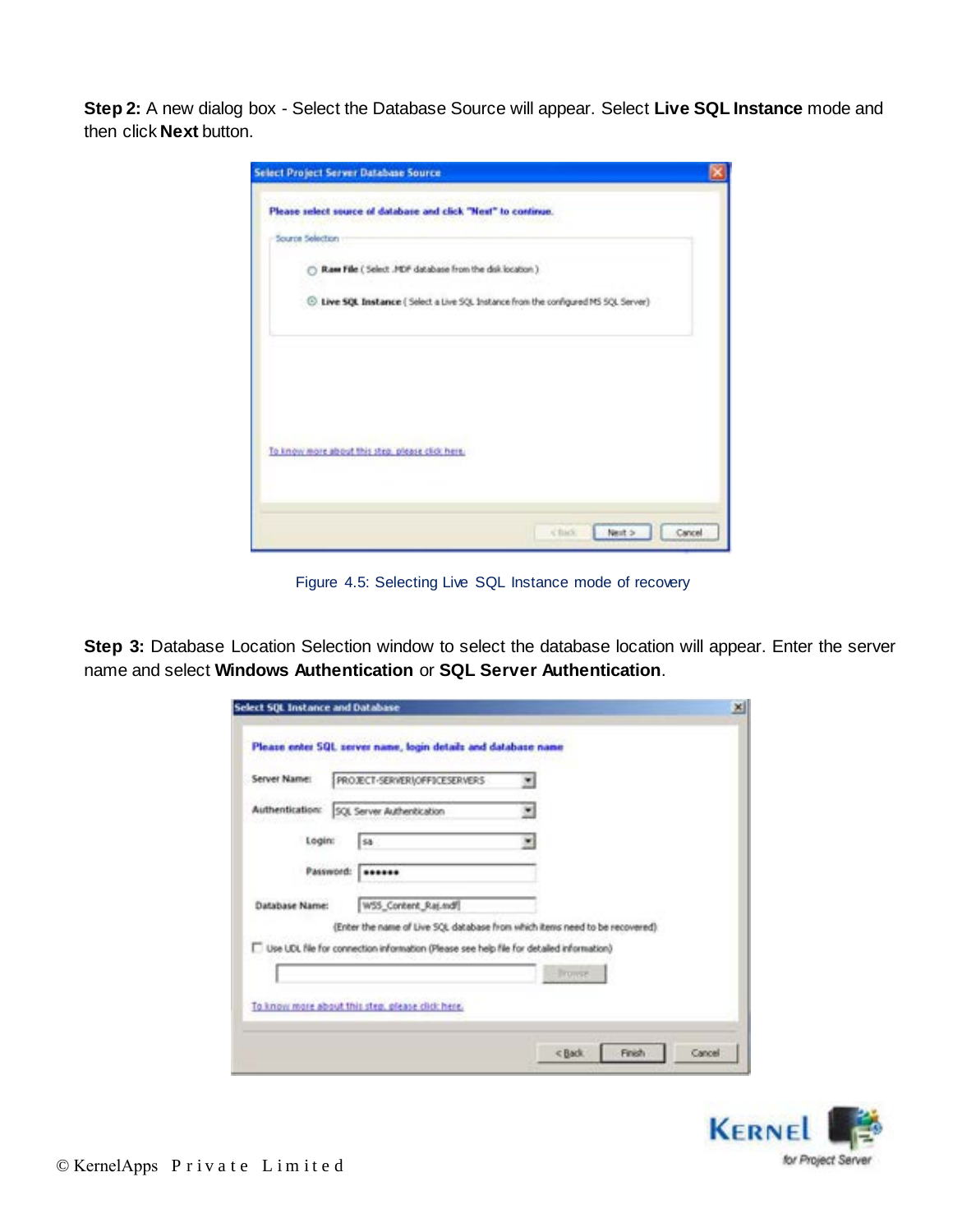#### Figure 4.6: Selecting SQL Instance and Database

**Step 4:** If you select **SQL Server Authentication**, you will need to provide the username and password of the working MS SQL Server whereas with Windows Authentication, Kernel for Project Server will automatically acquire the username and password of your system. Choose the appropriate option and type **username** and **password** accordingly. Enter the **name of the Live SQL Database** from which items needs to be recovered.

**Step 5:** Click **Finish**. A window showing status of the scanning process will appear.

| Retrieving columns information |                   |  |
|--------------------------------|-------------------|--|
|                                |                   |  |
|                                |                   |  |
|                                | 5top <sup>1</sup> |  |

Figure 4.7: Displaying the recovery process status in SQL Server

**Step 6:** Once the recovery process is complete the recovered **Project** and **Project Actual** folders will get listed at the left panel of the software.

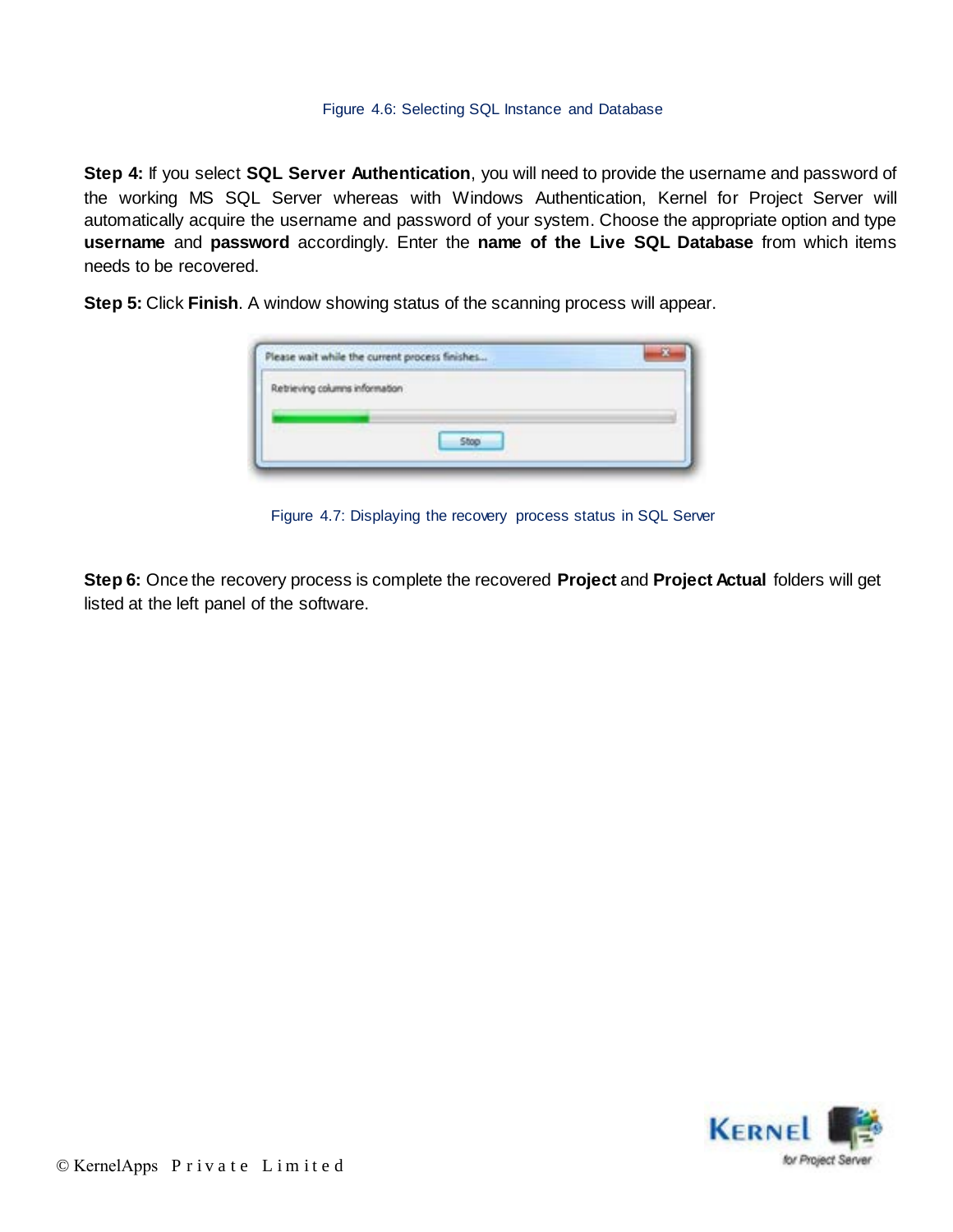

Figure 4.8: Displaying the recovered data in SQL Server

### **4.2.2.2 Connecting Through UDL File**

Universal Data Link file (.udl) helps to specify connection information to a data provider on Windows 2000 and later operating systems. Kernel for Project Server helps to achieve quick recovery of files by allowing to get connected to the MS SQL Server through UDL file and perform the recovery operation.

For performing recovery by connecting with the database through UDL file, the following steps need to be performed:

**Step 1:** For establishing connection with database from which files need to be recovered, enable **Use UDL file for connection information** option on Database Location Selection dialog box.

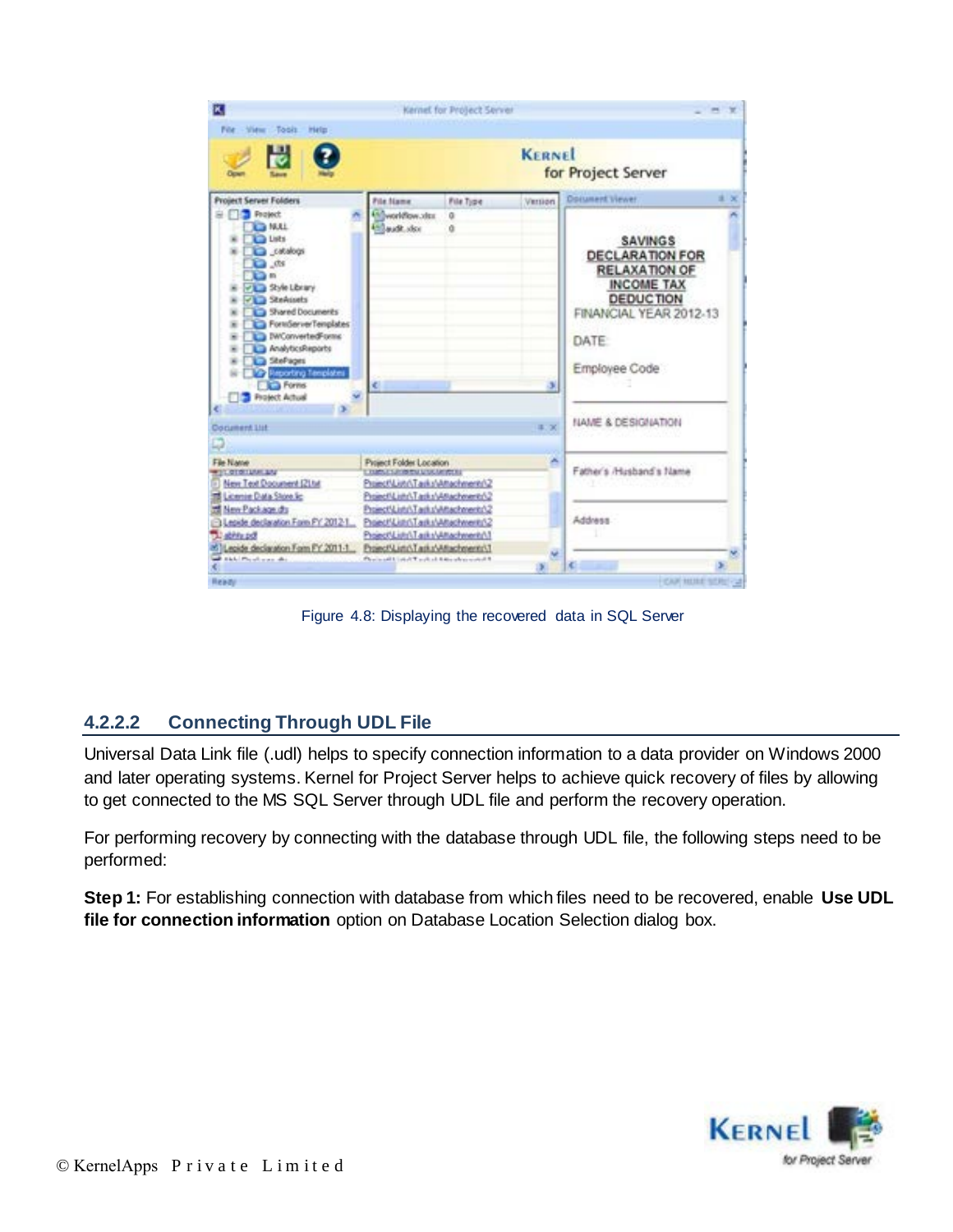| Server Name:    | PROJECT-SERVER\OFFICESERVERS                                                                                                                                             | w                        |        |  |
|-----------------|--------------------------------------------------------------------------------------------------------------------------------------------------------------------------|--------------------------|--------|--|
| Authentication: | SQL Server Authentication                                                                                                                                                | $\overline{\mathcal{F}}$ |        |  |
| Login:          | 58                                                                                                                                                                       | ×                        |        |  |
|                 | Password:<br>******                                                                                                                                                      |                          |        |  |
| Database Name:  | WSS_Content_Raj.mdf                                                                                                                                                      |                          |        |  |
|                 | (Enter the name of Live SQL database from which items need to be recovered)<br>V Use UDL file for connection information (Please see help file for detailed information) |                          |        |  |
|                 | D:\Documents and Settings\Administrator\Desktop\aaa.udl                                                                                                                  |                          | Browse |  |

Figure 4.9: Selecting UDL File for connection Information

**Step 2:** For connecting with the database with this option, you will need to create an UDL file. For creating UDL file follow these steps:

#### **Creating an UDL File**

- **Step 1-** Create a New Text Document (.txt) at the desired location.
- **Step 2-** Rename the file to 'test.udl'.
- **Step 3-** Double-click the 'test.udl'. Data Link Properties dialog box will appear.

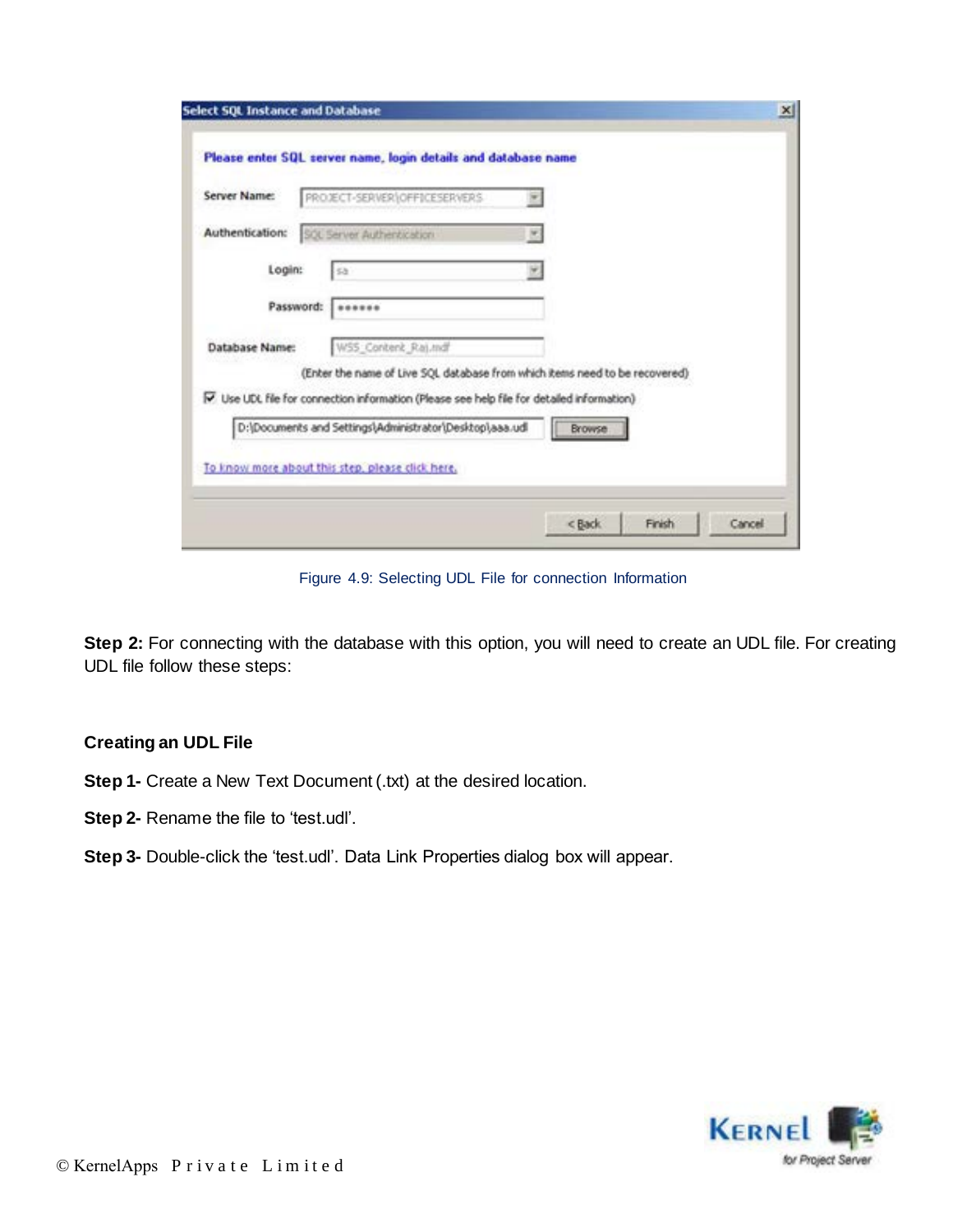| <b>ED Data Link Properties</b>                                                            |
|-------------------------------------------------------------------------------------------|
| Connection   Advanced   All<br><b>Provider</b>                                            |
| Specify the following to connect to SQL Server data:<br>1. Select or enter a server name: |
| Refresh                                                                                   |
| 2. Enter information to log on to the server:                                             |
| <b>C</b> Use Windows NT Integrated security                                               |
| Use a specific user name and password:                                                    |
| User name:                                                                                |
| Password:                                                                                 |
| Blank password<br>Allow saving password                                                   |
| 3 • Select the database on the server:                                                    |
|                                                                                           |
| C Attach a database file as a database name:                                              |
|                                                                                           |
| WSS_Content<br>Using the filename:                                                        |
|                                                                                           |
|                                                                                           |
| <b>Test Connection</b>                                                                    |
|                                                                                           |
| 0K<br>Cancel<br>Help                                                                      |

Figure 4.10: Data Link Properties Dialog Box

**Step 4-** In **Data Link Properties** dialog box, click **Provider** tab.

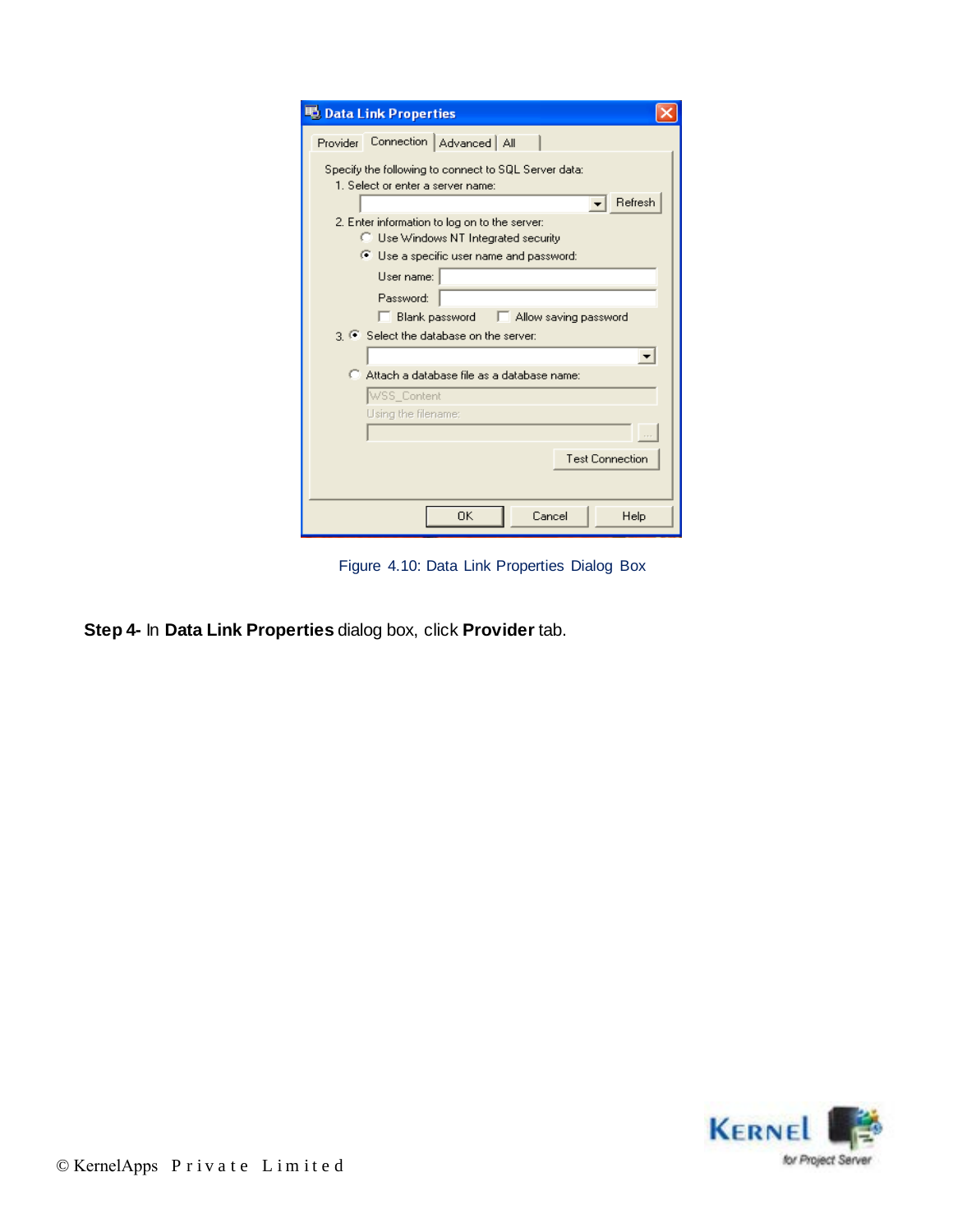| <b>B</b> Data Link Properties                                                                                                                                                                                                                                                                                                                                                                                                                                                                                                                                                                                                                                                                                                                    |  |
|--------------------------------------------------------------------------------------------------------------------------------------------------------------------------------------------------------------------------------------------------------------------------------------------------------------------------------------------------------------------------------------------------------------------------------------------------------------------------------------------------------------------------------------------------------------------------------------------------------------------------------------------------------------------------------------------------------------------------------------------------|--|
| Provider   Connection   Advanced   All                                                                                                                                                                                                                                                                                                                                                                                                                                                                                                                                                                                                                                                                                                           |  |
| Select the data you want to connect to:                                                                                                                                                                                                                                                                                                                                                                                                                                                                                                                                                                                                                                                                                                          |  |
| OLE DB Provider[s]                                                                                                                                                                                                                                                                                                                                                                                                                                                                                                                                                                                                                                                                                                                               |  |
| Microsoft Jet 4.0 OLE DB Provider<br>Microsoft Office 12.0 Access Database Engine OLE DB Prof<br>Microsoft OLE DB Provider for Analysis Services 9.0<br>Microsoft OLE DB Provider For Data Mining Services<br>Microsoft OLE DB Provider for DTS Packages<br>Microsoft OLE DB Provider for Indexing Service<br>Microsoft OLE DB Provider for Internet Publishing<br>Microsoft OLE DB Provider for ODBC Drivers<br>Microsoft OLE DB Provider for OLAP Services 8.0<br>Microsoft OLE DB Provider for Oracle<br>Microsoft OLE DB Provider for SQL Server<br>Microsoft OLE DB Simple Provider<br>MSDataShape<br><b>OLE DB Provider for Microsoft Directory Services</b><br><b>SQL Native Client</b><br>SQL Server Replication OLE DB Provider for DTS |  |
| ШI                                                                                                                                                                                                                                                                                                                                                                                                                                                                                                                                                                                                                                                                                                                                               |  |
| $Next$ >>                                                                                                                                                                                                                                                                                                                                                                                                                                                                                                                                                                                                                                                                                                                                        |  |
| Cancel<br>ΠK<br>Help                                                                                                                                                                                                                                                                                                                                                                                                                                                                                                                                                                                                                                                                                                                             |  |

Figure 4.11: Setting the Provider in Data Link Properties

**Step 5-** Select the Provider that will be used to connect to your database. For example, if you need to check the availability of a Microsoft SQL database, you would need to select "Microsoft OLE DB Provider for SQL Server'.

**Step 6-** Select the appropriate option and click **Next** to continue to the **Connection** tab. The Connection tab will request authentication information which is used to access your database.

**Step 7-** Select or enter the Server name and the username and password used to access the database.

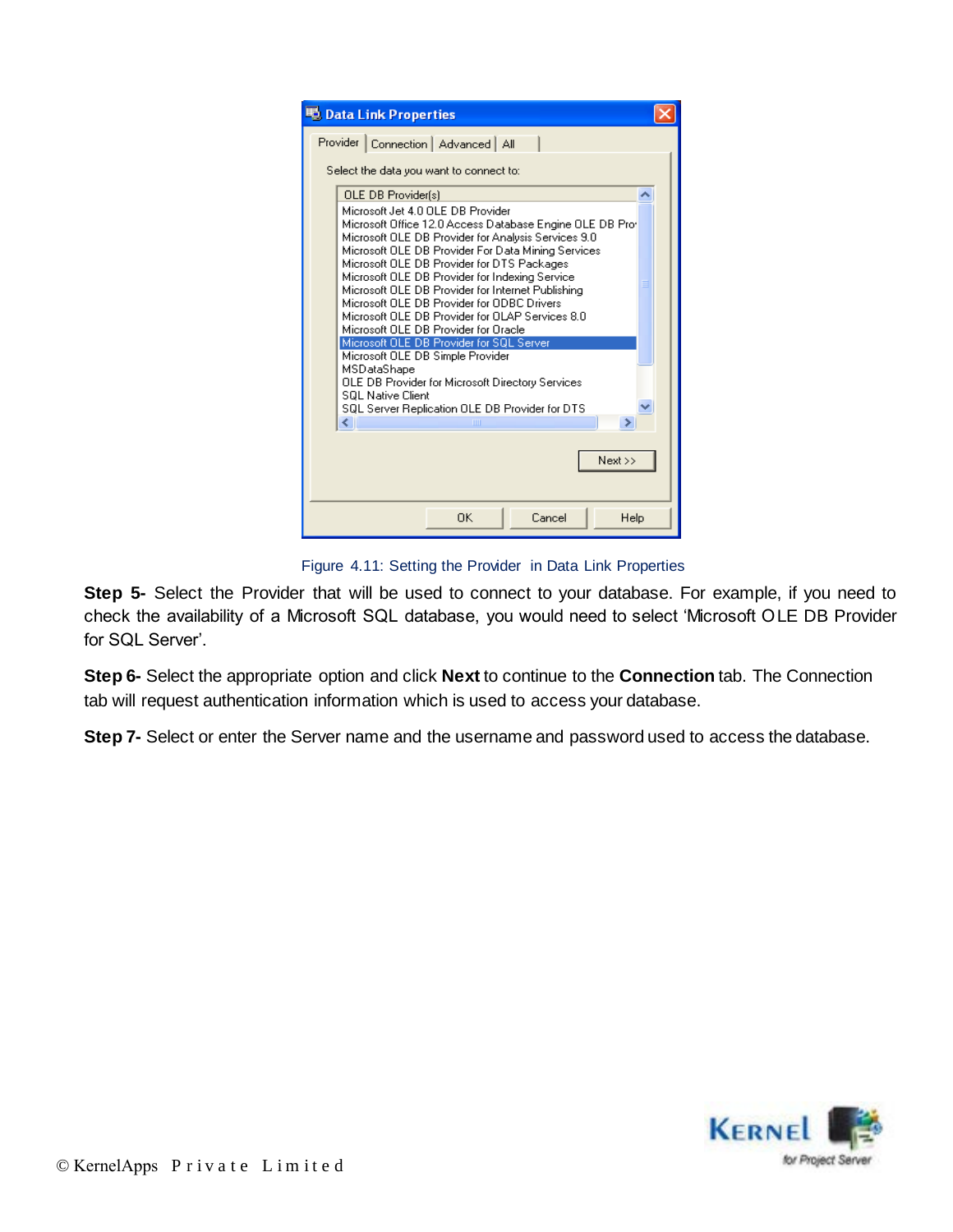| <b>ED</b> Data Link Properties                                                            |  |  |  |
|-------------------------------------------------------------------------------------------|--|--|--|
| Connection   Advanced   All<br>Provider                                                   |  |  |  |
| Specify the following to connect to SQL Server data:<br>1. Select or enter a server name: |  |  |  |
| Refresh<br>web24                                                                          |  |  |  |
| 2. Enter information to log on to the server:<br>C Use Windows NT Integrated security     |  |  |  |
| ● Use a specific user name and password:                                                  |  |  |  |
| User name:<br>sa                                                                          |  |  |  |
| xxxxx<br>Password:                                                                        |  |  |  |
| Blank password<br>M Allow saving password                                                 |  |  |  |
| 3. C Select the database on the server:                                                   |  |  |  |
| WSS_Content<br>▼                                                                          |  |  |  |
| C Attach a database file as a database name:                                              |  |  |  |
| WSS_Content                                                                               |  |  |  |
| Using the filename:                                                                       |  |  |  |
|                                                                                           |  |  |  |
| <b>Test Connection</b>                                                                    |  |  |  |
| 0K<br>Cancel<br>Help                                                                      |  |  |  |

Figure 4.12: Setting Data Link Properties

**Note:** You need to select the **Allow saving password** option for saving the password. If the password is not saved at the time of Data Link Properties configuration, the software fails to get connected with the database and a message regarding login failure appears on the Screen of Kernel for Project Server.

**Step 8-** Click the **Test Connection** button to confirm the connection to the server and database using the provided information.

**Step 9-** Open 'test.udl' with notepad. The file will contain a line with your connection string, which will be similar to:

**Provider=SQLOLEDB.1; Password=YourPassword; Persist Security Info=True; User ID=YourUserID ;\_Initial Catalog=YourDB; Data Source=YOUR\_LOCAL\_SERVER\_NAME** 

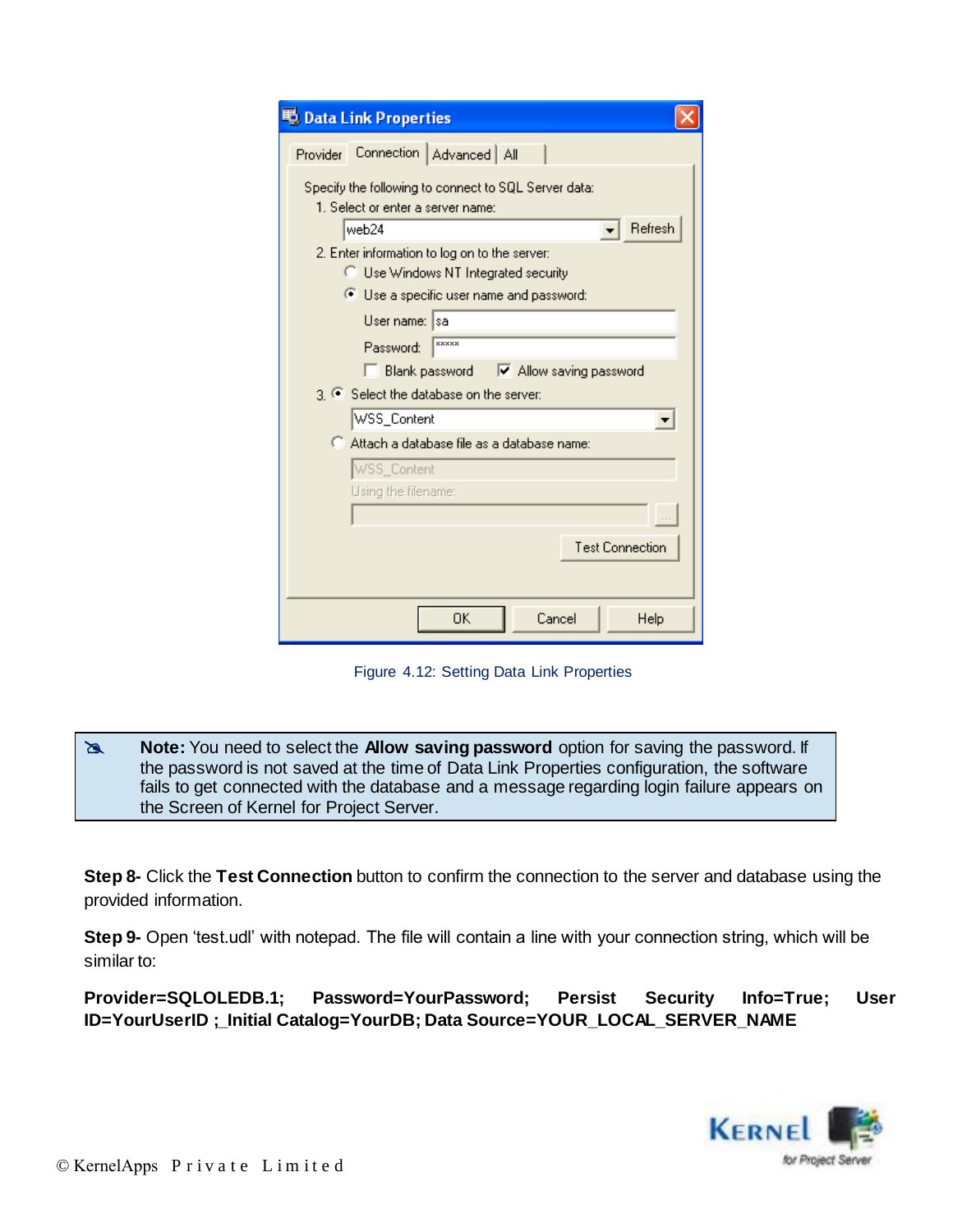**Step 3:** Once UDL file is created, select **Use UDL file for connection** and browse the UDL file.

**Step 4:** Click **Finish**. The scanning process will start and a window showing the process status will appear.

|                                | www.article.com/www.article.com/www.article.com |  |
|--------------------------------|-------------------------------------------------|--|
| Retrieving columns information |                                                 |  |
|                                |                                                 |  |
|                                | <b>Stop</b>                                     |  |

Figure 4.13: Displaying the recovery process status in UDL File

**Step 5:** Once the recovery process is complete the recovered **Project** and **Project Actual** folders will get listed at the left panel of the software.

| π<br>File View Tools<br><b>Help</b>                                                                                                                                                                                                                                                                                                                          |                                                                                                                                                 | Kernet for Project Server |          |                                                                                                                                                               |
|--------------------------------------------------------------------------------------------------------------------------------------------------------------------------------------------------------------------------------------------------------------------------------------------------------------------------------------------------------------|-------------------------------------------------------------------------------------------------------------------------------------------------|---------------------------|----------|---------------------------------------------------------------------------------------------------------------------------------------------------------------|
| $\frac{1}{\sqrt{2}}$<br><b>KERNEL</b><br>for Project Server<br><b>Close</b>                                                                                                                                                                                                                                                                                  |                                                                                                                                                 |                           |          |                                                                                                                                                               |
| <b>Project Server Folders</b>                                                                                                                                                                                                                                                                                                                                | File Name                                                                                                                                       | File Type                 | Viersion | <b>Doiument Viewer</b><br>生义                                                                                                                                  |
| To Frainch<br><b>KTM NASA</b><br><b>Lists</b><br><b>Call catalogs</b><br>12.05<br>Ch in<br>Villa Style Library<br><b>VIII</b> SteAsiets<br><b>ID Shared Documents</b><br>ForteGerverTemplates<br><b>ICI DWConvertedForms</b><br><b>ICI AnalyticsReports</b><br>3 Shefrages<br><b>TP</b> Reporting Templates<br><b>Call Forms</b><br><b>TE Froject Actual</b> | <b>Milworldtow.xltx</b><br><b>Efflaudit</b> also<br>¢.                                                                                          | a<br>ă                    | 3.       | <b>SAVINGS</b><br><b>DECLARATION FOR</b><br><b>RELAXATION OF</b><br><b>INCOME TAX</b><br><b>DEDUCTION</b><br>FINANCIAL YEAR 2012-13<br>DATE:<br>Employee Code |
| <b>Cocument Ltd.</b><br>o                                                                                                                                                                                                                                                                                                                                    |                                                                                                                                                 |                           | 8.00     | NAME & DESIGNATION                                                                                                                                            |
| File Name<br><b>PERCONSTRUCTION</b><br>New Text Document (21tut)<br><b>IS License Data Store lic</b>                                                                                                                                                                                                                                                         | Project Folder Location<br>L'AMBÉE SUIVISIEN L'OCAVIENNE<br>Project/List(\Tasks\Attachments\2)<br>Project/Lists\Tasks\Atlachments\2             |                           |          | Father's /Husband's Name                                                                                                                                      |
| <b>15 New Package do</b><br>-1 Lepide declaration Form PY 2012-1<br>31 abhly pot<br>6 Leoide declaration Form FY 2011-1.                                                                                                                                                                                                                                     | Project/Lin/\Tarks\Attachments\2<br>Project/Listr\Tasks\Attachments\2<br>Project/Lists\Tasks\Attachments\1<br>Project/Lists\Tasks\Atlacherent\T |                           |          | Address                                                                                                                                                       |
| and said Physician de                                                                                                                                                                                                                                                                                                                                        | Physical List of Taylork American intell                                                                                                        |                           |          | ×                                                                                                                                                             |
| Ready                                                                                                                                                                                                                                                                                                                                                        |                                                                                                                                                 |                           |          | CAR MULE SON - 2                                                                                                                                              |

Figure 4.14: Displaying the recovered data in UDL File

### **4.3 Saving the Recovered Data**

With Kernel for Project Server recovered files can be saved very easily. Recovered files that are saved in any specified location are restored according to the mode used for performing recovery process. Since

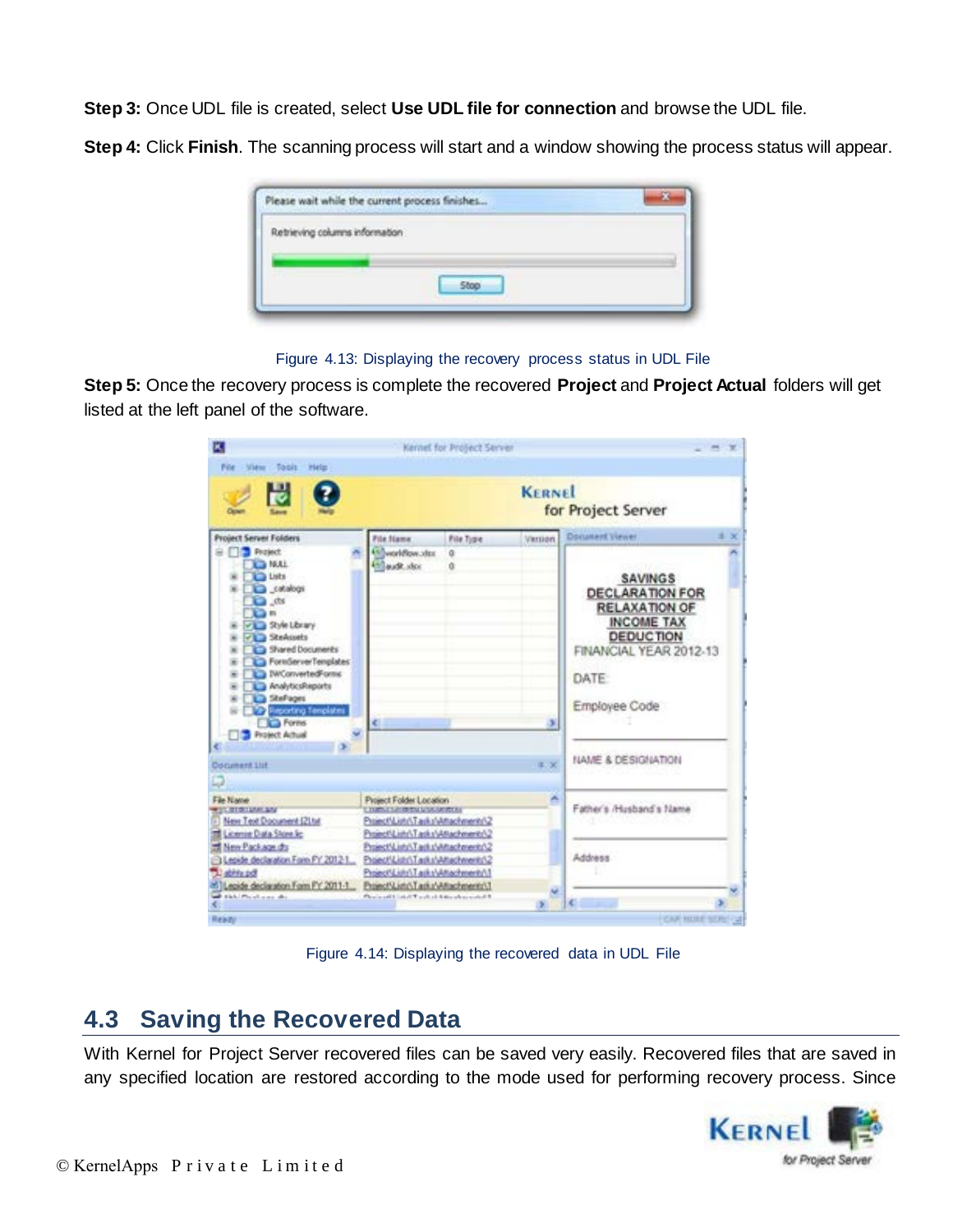Raw File and Live SQL Instance recovery modes are used in specific corruption conditions, post-saving procedures for making the recovered files accessible again, are different. However, processes for saving recovered files are same in both modes. To save recovered files, you need to follow these steps:

**Step 1:** Go to the left panel and select folders you want to save

**Step 2:** Click **Save** on tool bar

**Step 3:** The **Saving Mode** dialog box appears to select the saving mode.

| <b>F</b> Save Tables       |               |               |
|----------------------------|---------------|---------------|
| G SQL Server               |               |               |
| Server Name (local)        | Database Name | ø             |
| C Windows Authentication   |               |               |
| R Seiver Authentication    |               |               |
| User Name   sa             | Password      |               |
| Save Documents             |               |               |
| <b>Documents</b>           |               |               |
| Folder Location            |               | <b>Browse</b> |
| <b>F</b> Save in full path |               |               |

Figure 4.15: Saving Mode for saving the recovered data

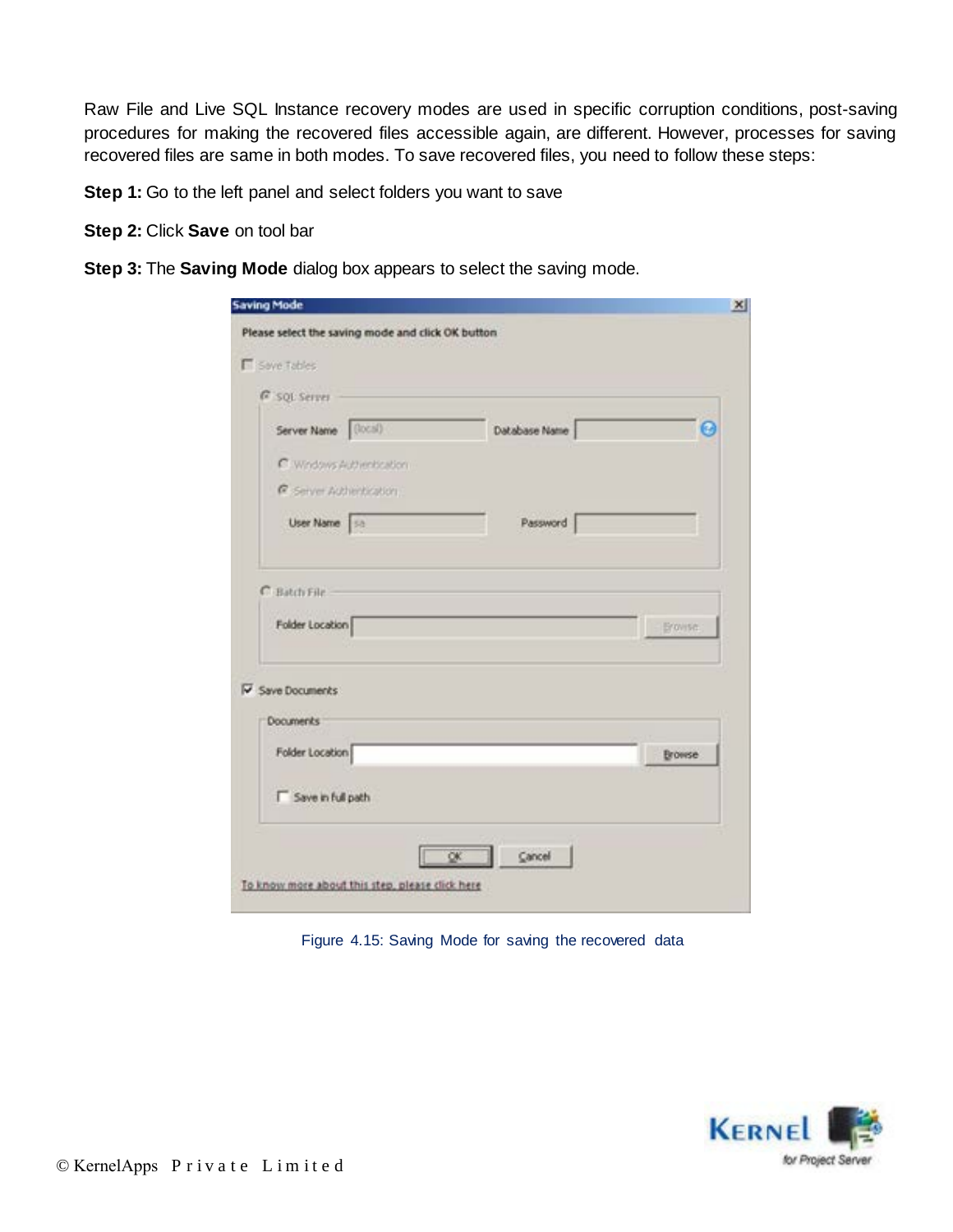You can save the recovered objects in three different modes which are:

| <b>Saving Mode</b>              | <b>Process</b>                                                                                                                                                                                                                                                                                                                                                                                                                                                                                                                                                                             |
|---------------------------------|--------------------------------------------------------------------------------------------------------------------------------------------------------------------------------------------------------------------------------------------------------------------------------------------------------------------------------------------------------------------------------------------------------------------------------------------------------------------------------------------------------------------------------------------------------------------------------------------|
| <b>SQL Server</b>               | Using this option, the recovered objects can be saved on SQL Server directly,<br>even if the Server is running. To save the data on SQL Server:                                                                                                                                                                                                                                                                                                                                                                                                                                            |
|                                 | Mention Server Name and Name of the database in Server Name and<br>Database name fields respectively. Do not provide name of existing database<br>in Database name field. Create a new database in SQL Server Management<br>Studio and enter the name of new database in Database name field.<br>However, existing database name can also be provided but in case of<br>existing database restored objects will get merged with existing objects.<br>Select the Authentication option with which you wish to access the SQL<br>Server i.e. Windows Authentication or Server Authentication |
|                                 | To access SQL Server with Server Authentication, you need to enter User Name<br>and Password in the respective fields                                                                                                                                                                                                                                                                                                                                                                                                                                                                      |
| <b>Batch File</b>               | Using this option, you can save the batch file of the rebuilt MDF file on a desired<br>location. To save the recovered data, you need to browse the location using the<br>Browse button. The data so recovered is saved in separate script files at the<br>desired location. Also, a script file (commit.bat) is also created that enables the<br>user to easily copy the recovered objects to a new database created on Server.<br>To copy recovered objects to new database:                                                                                                             |
|                                 | Go to SQL Server Management Studio<br>$\bullet$<br>Create a New Database<br>$\bullet$<br>Double click on commit.bat<br>$\bullet$<br><b>OR</b><br>(Run->cmd) Change the path to recovered folder (cd PathName)<br>Use following syntax:<br>$\bullet$                                                                                                                                                                                                                                                                                                                                        |
|                                 | >commit.bat servername newcreateddatabase sqlserverusername<br>sqlserverpassword                                                                                                                                                                                                                                                                                                                                                                                                                                                                                                           |
|                                 | Press Enter key and all tables will be copied to the new created database.                                                                                                                                                                                                                                                                                                                                                                                                                                                                                                                 |
| <b>Save</b><br><b>Documents</b> | Using this option, you can save recovered documents to the desired location.<br>Just select the desired location and click OK to save documents separately on<br>your hard disk.                                                                                                                                                                                                                                                                                                                                                                                                           |

#### **Note:** Select or de-select the **Save in full path** checkbox. This option, if checked saves the recovered documents with complete hierarchy, but if un-checked, then the software only saves the respective folder with its contents.

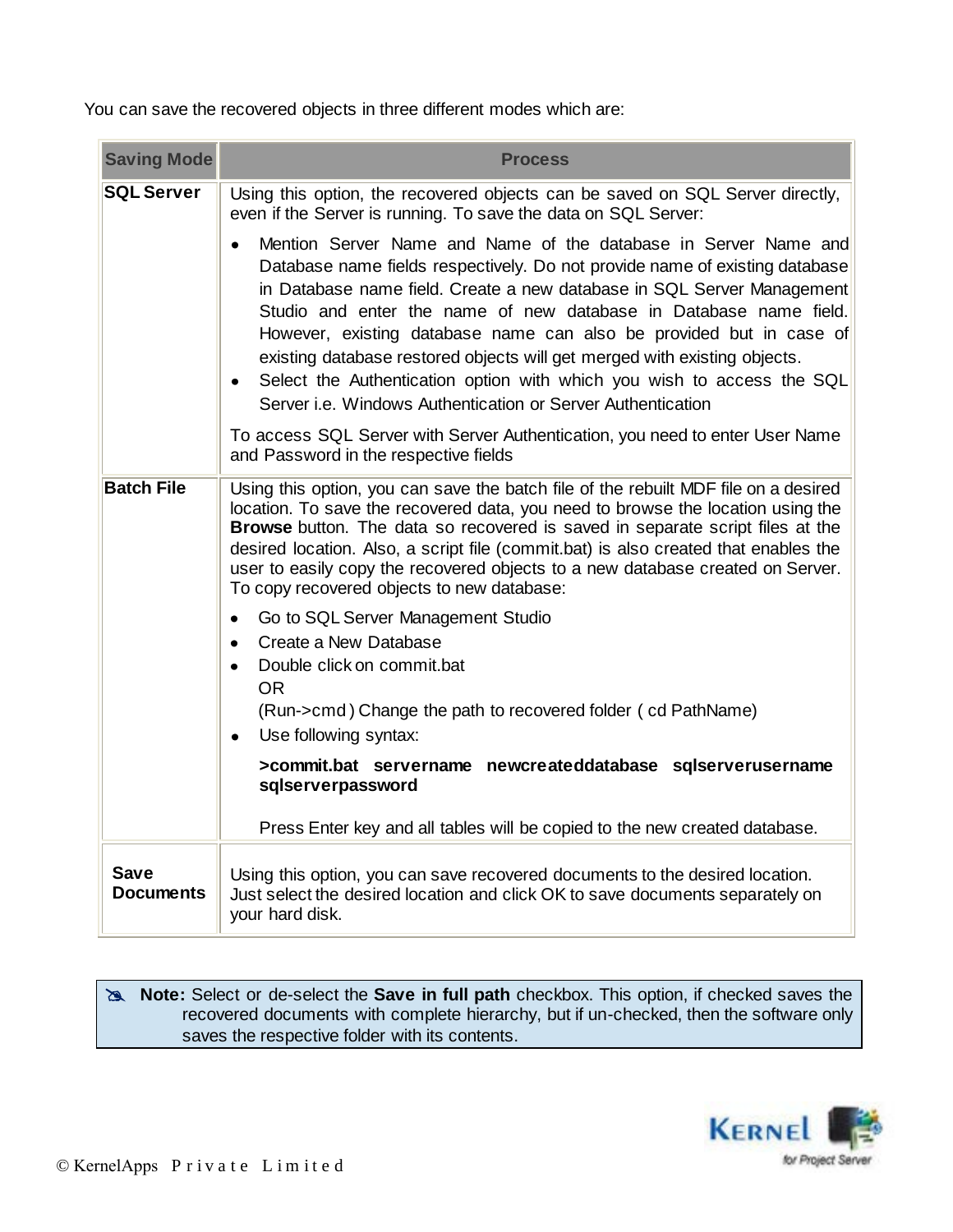**Step 4:** Click **OK** and the files will be saved in defined location.

| <b>Process Completed</b>                                                                                                               |  |
|----------------------------------------------------------------------------------------------------------------------------------------|--|
| Saving done successfully                                                                                                               |  |
|                                                                                                                                        |  |
| Document(s) have been saved at following Location:<br>D:\Documents and Settings\Administrator\My Documents\Recovered18-Jul-12 17.52.31 |  |
| Tables(s) have been saved at following Location:                                                                                       |  |
| $\overline{OK}$<br>                                                                                                                    |  |

Figure 4.16: Saving Process Completion Window

#### **Process to Create New Database through Commit.bat file - Using Raw File Mode**

When using Raw File mode of recovery, Kernel for Project Server generates a Commit.bat file which contains the recovered tables from the corrupt MDF file. The Commit.bat file is then easily attached and connected to the MS SQL Server and items from recovered tables are restored to new database on the server.

- Go to SQL Server Management Studio
- Create a New Database
- Go to Command Prompt (Start menu->Run->cmc+ )
- Change the path to recovered folder ( cd PathName )
- Run the Commit.bat file by typing "**commit.bat servername newcreateddatabase sqlserverusername sqlserverpassword**" > press **Enter key** and all tables will be copied to the new created database.
- Once all tables are copied in database, the database is ready to be configured in MS Project Server.

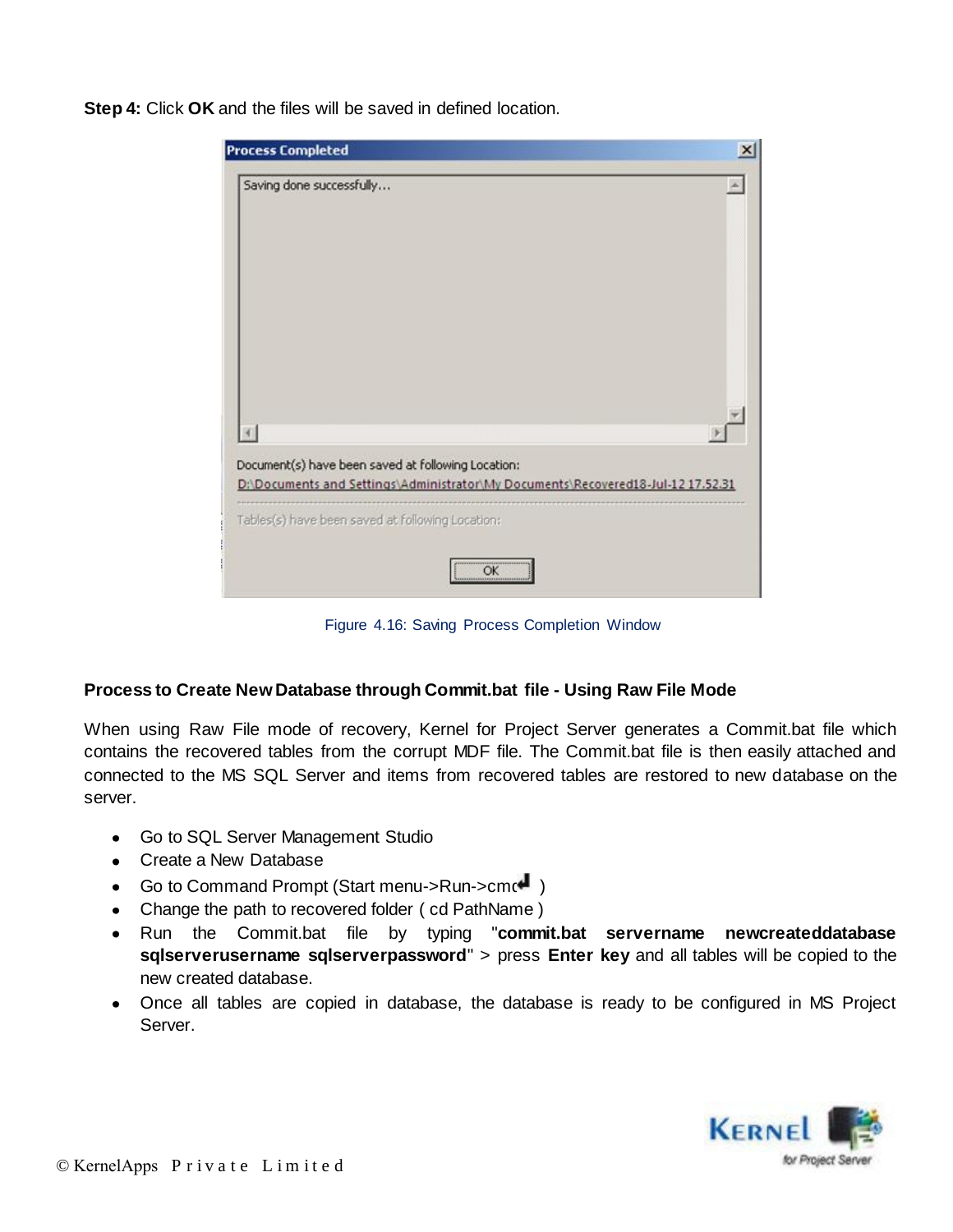#### Note: This option is applicable when only the MDF database is corrupt and recovery is performed through Raw recovery mode.

#### **Process to create new database through recovered files - Using Live SQL Instance mode**

When Live SQL Instance mode is used for recovery, Project and Project Actual folders are generated. The folders contain all recovered files, which are further restored to a new account on MS Project Server. Once new account is created and configured on MS Project Server, all files that are recovered through Kernel for Project Server can be uploaded on that account.

### **4.4 Create and Save Reports**

Kernel for Project Server generates a list of path location where the files are positioned: Project Folder Location and Project Actual Folder Location. With Kernel for Project Server, report of extracted files and documents are saved in HTML file.

To create and save report, follow the steps given below:

**Step 1:** At the bottom of the screen a window titled **Document List** is displayed. This list contains fields such as File Name, Project Folder Location and Project Actual Folder Location. To create and save report, click **Project Folder Location** of the file for which you want to create report.

| File Name                         | Project Folder Location                  | Project Actual Folder Location              |
|-----------------------------------|------------------------------------------|---------------------------------------------|
| New Bitmap Image (2) bmp          | Project \picture                         | Project Actual vajesh 789 \picture \picture |
| Mew Bitmap Image [2] bmp.jpg      | Project\picture\ t                       | Project Actual vajesh789\picture\picture\   |
| El New Bitmap Image (2) bmp.jpg   | Project\picture\ w                       | Project Actual\rajesh789\picture\picture\   |
| hirty bet                         | Project\gwgw                             | Project Actual vajesh789\gwgw\gwgw          |
| <b>BALESR Reports.xls</b>         | Project\gwgw                             | Project Actual vajesh 789 \gwgw\gwgw        |
| <b>BILOS</b> xlax                 | Project\gwgw                             | Project Actual uajesh 789\gwgw\gwgw         |
| mi repo 04july.bak                | Project vgwgw                            | Project Actual vajesh 789 \ gwgw \ gwgw     |
| 国 SW in Testing.odt               | Project\gwgw                             | Project Actual vajesh 789 \ gwgw \ gwgw     |
| Test Cases on 29jan.ods           | Project\gwgw                             | Project Actual trajesh 789 \ gwgw \ gwgw    |
| Wedding invitation card(Mr.Suman) | Project\gwgw                             | Project Actual vajesh789\gwgw\gwgw          |
| shar1011-65001.css                | Project\ssp\admin\ themes\sharedservices |                                             |
| (a) 22 docs                       | Project\ssp\admin\yuy                    |                                             |
| Change web-content-outline.doc    | Project\ssp\admin\yuy                    |                                             |
| Ready                             |                                          |                                             |

Figure 4.17: Depicting File Name, Project Folder Location and Project Actual Folder Location

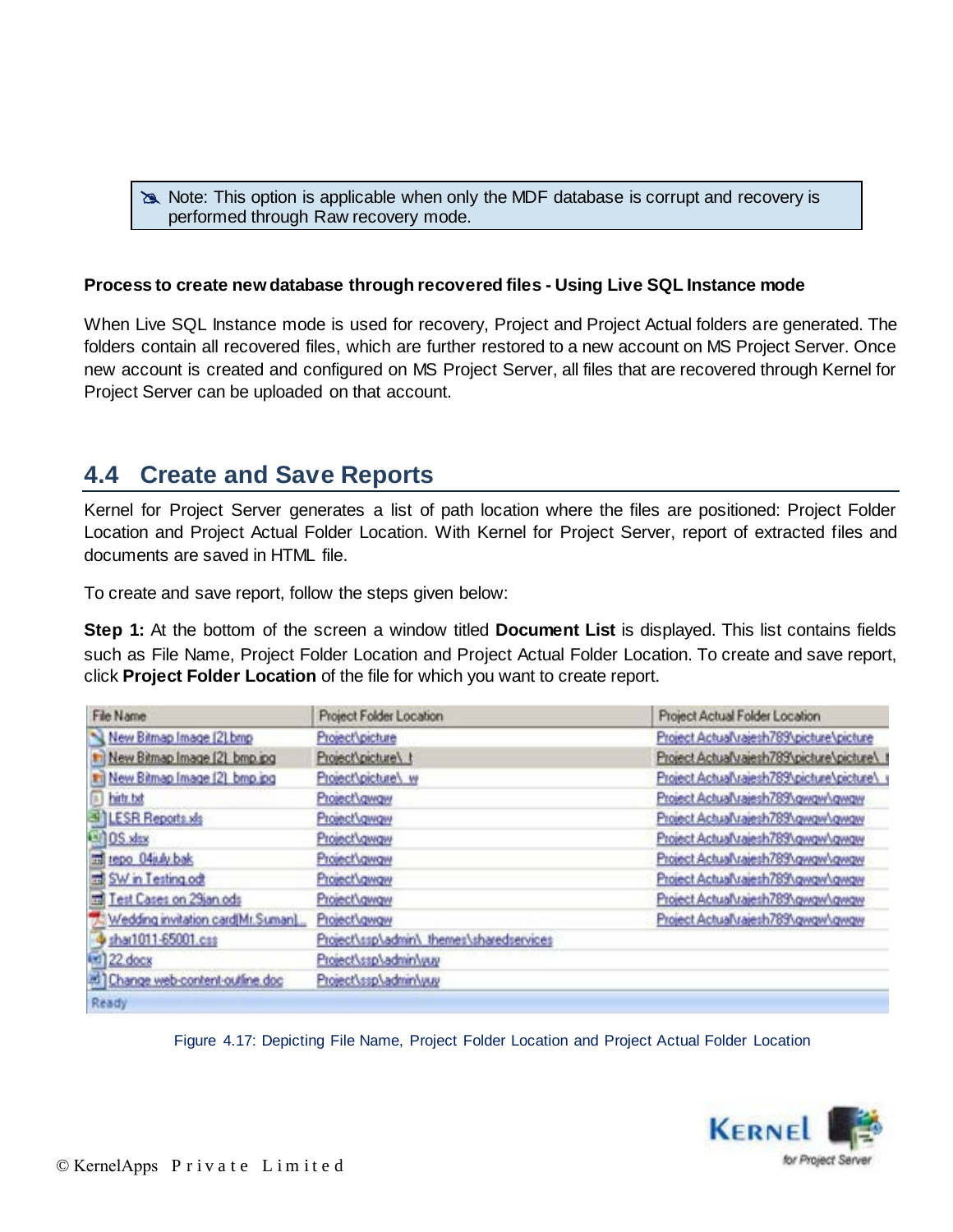**Note:** Document List window also helps to filter or search for specific files and other items if you know the saving location of those files. Search and click the appropriate link and locate the files.

**Step 2:** All files of that folder will get displayed at the right panel.

**Step 3: Click <b>S** Save in HTML option from document list window.

| <b>Note:</b> To view and hide the Document List window, right-mouse-click the Toolbar and |
|-------------------------------------------------------------------------------------------|
| check or uncheck the Document List option.                                                |



Figure 4.18: Selecting Document List Option

**Step 4:** A dialog box to select the saving location will appear. Select the desired location and folder.

| <b>Browse For Folder</b>                 |        |
|------------------------------------------|--------|
| Select location to save repaired file(s) |        |
| Desktop                                  |        |
| My Documents<br>⊞                        |        |
| My Computer<br>⊟                         |        |
| $\bullet$ Local Disk (C:)<br>Ŧ           |        |
| San Data (E:)<br>Œ                       |        |
| CD Drive (H:)                            |        |
| Sharepoint (I:)<br>⊞                     |        |
| My Network Places<br>⊞                   |        |
| My Computer<br>Folder:                   |        |
| Make New Folder<br>ОК                    | Cancel |

Figure 4.19: Selecting the location and folder for saving recovered data

**Step 5:** Click **OK** and the report will be saved in HTML file at the defined location.

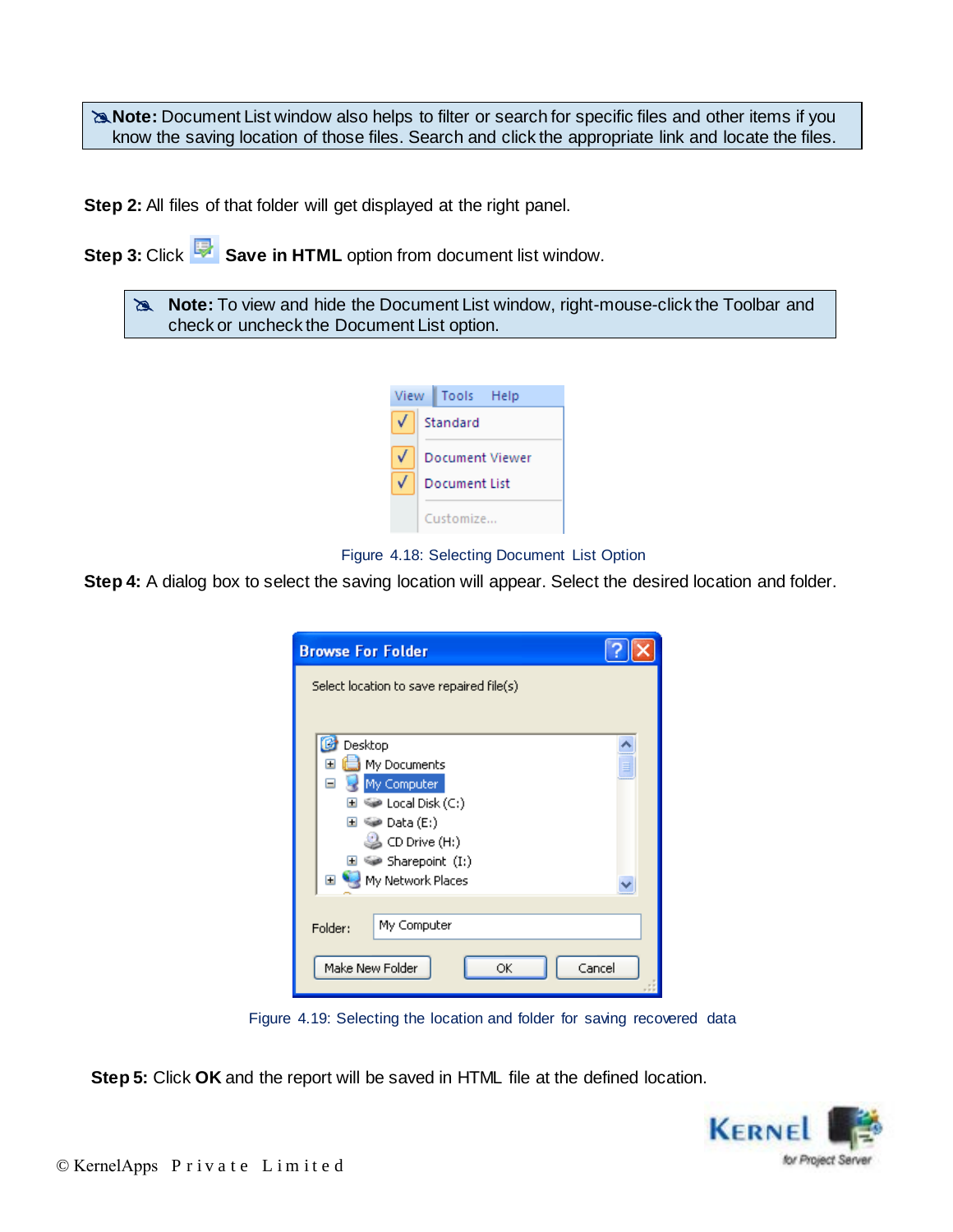## 5. Download, Purchase and Register

### **5.1 Free Trial Download**

The trial version of Kernel for Project Server is also available for free of cost, using which a user can evaluate and analyze the features, functionalities and capabilities of the software before making actual purchase. Free version of Kernel for Project Server works almost similar to that of the full version. Using the trial copy, user can preview the recovered files, folders and documents, but cannot save them. For saving the entire items, purchase the full version of the software.

Free version of Kernel for Project Server can be downloaded from our safe and secure

website: https://www.nucleustechnologies.com/download-project-server-recovery.html

### **5.2 Purchase & Register**

Purchase the Full version of Kernel for Project Server for saving the recovered documents. The FREE trial version of Kernel for Project Server only displays preview of the recovered files and folders but limits from saving them.

Purchase the Full version of Kernel for Project Server through our encrypted and secure Website:

https://www.nucleustechnologies.com/buy-project-server-recovery.html

#### **Payment and Delivery**

Purchase the Kernel for Project Server from our authorized resellers, which provide number of payment options for your ease - Paypal, FAX, Credit Card, E-cheque, Pay Order, etc.

After making the purchase transaction with our resellers, an email is sent consisting of activation details and download link for the Full version of Kernel for Project Server comprising of the activation code. This email is sent to the email address, which you have used while processing the purchase transaction with our resellers. We suggest you not to use false email address while making the purchase transaction.

For any other details related to purchase process, software activation process, email us at:

**sales@nucleustechnologies.com**

### **5.3 Support**

KernelApps Pvt Ltd provides round-the-clock technical support for its product range to solve technical and software queries. The software comes with an embedded user help manual that can be accessed by clicking **Help** in the software main window. You can also press the **F1** key on the keyboard of your computer to access the embedded user help manual of Kernel for Project Server.

We also have live support wherein you can chat with our software experts at:

https://www.nucleustechnologies.com/supportcenter/

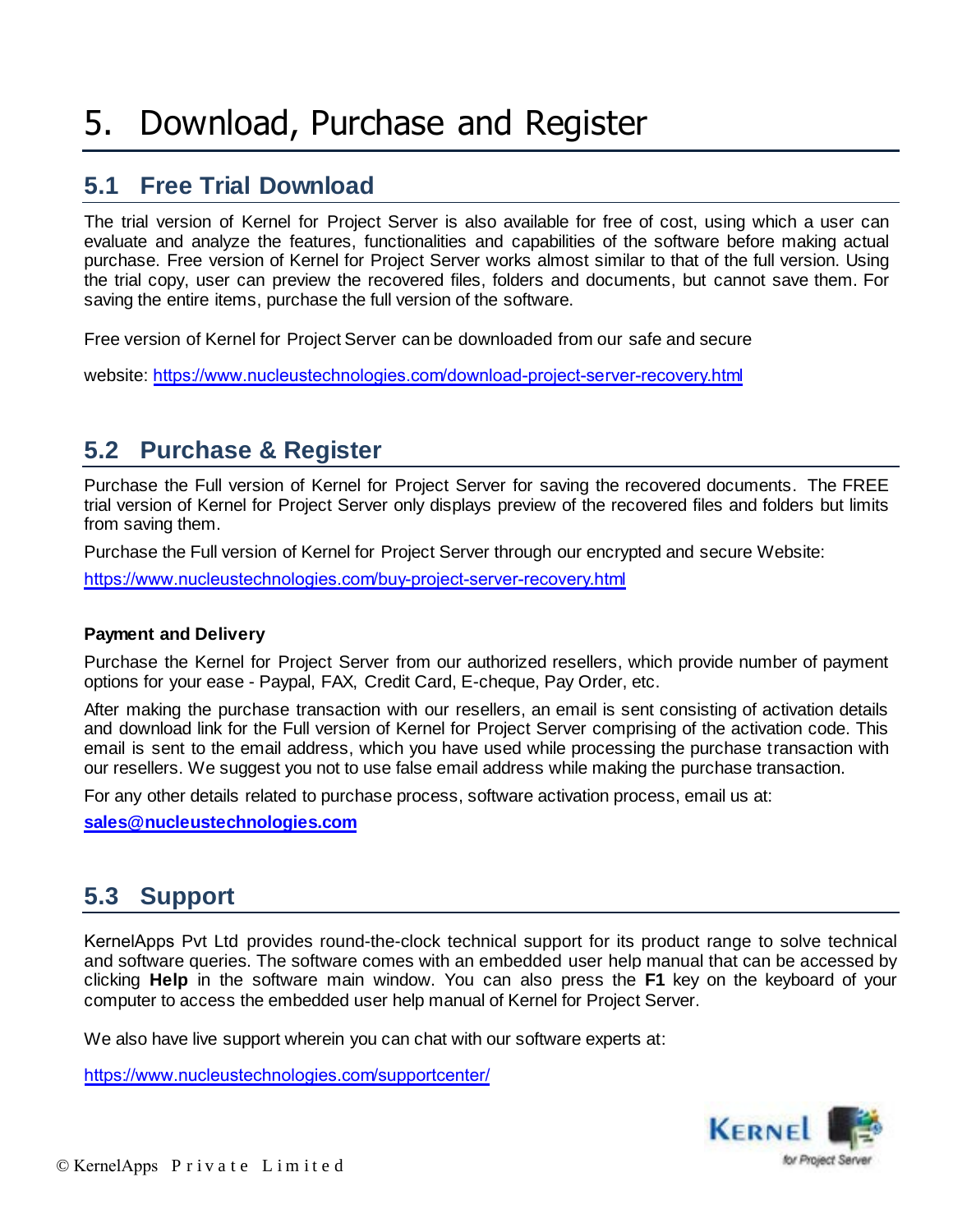### **Telephone Support:**

+91-9818725861

1-866-348-7872 (Toll Free for USA/CANADA)

### **Email Support:**

sales@nucleustechnologies.com for Sales

support@nucleustechnologies.com for Support

contact@nucleustechnologies.com for General Queries

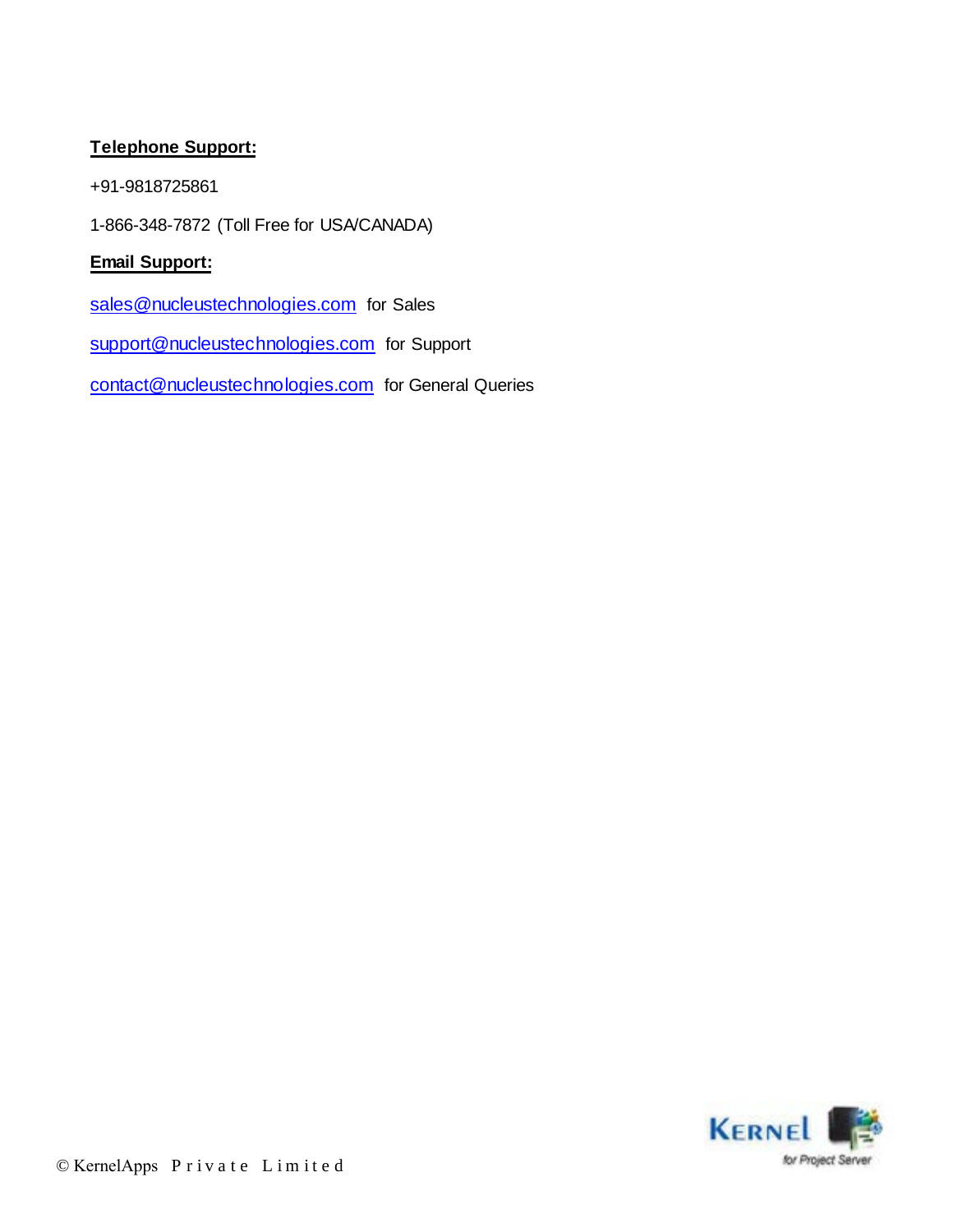# 6. Troubleshooting

### **6.1 Common Issues**

#### **What is the limitation in trial version of Kernel for Project Server?**

The trial version of Kernel for Project Server works almost same as that of the full version of the software but has some limitation. Using the trial copy, user can preview the recovered files, folders and documents, but cannot save them.

### **6.2 Frequently Asked Questions**

#### **1. What are the major reasons for corruption of MS Project Server databases?**

Major reasons for corruption of MS Project Server databases include server crash, drive failures, fault in saved database, accidental file deletion, etc.

#### **2. Give the link to purchase Kernel for Project Server?**

One can purchase Kernel for Project Server using our safe, secure and encrypted Website:

https://www.nucleustechnologies.com/buy-project-server-recovery.html

#### **3. What are the two modes of recovery in Kernel for Project Server?**

Kernel for Project Server offers two recovery modes- Raw File Mode and Live SQL Instance Mode.

#### **4. What are the supported Windows OS Platforms for Kernel for Project Server?**

The supported Windows OS Platforms for Kernel for Project Server are Windows 2000, Windows Vista, Windows XP, Windows Server 2003, Windows Server 2003 - 64 Bits, Windows Server 2008 Enterprise, Windows Server 2008 Enterprise- 64 Bits, Windows 7 Ultimate and Windows 7 Ultimate- 64 Bits.

#### **5. What versions of MS SQL Servers does Kernel for Project Server support?**

The supported MS SQL Server versions for Kernel for Project Server are MS SQL Server 2000, MS SQL Server 2005, MS SQL Server 2008, MS SQL Server 2008 R2, and MS SQL Server 2012.

#### **6. What versions of MS Project Servers does Kernel for Project Server support?**

The supported MS Project Server versions for Kernel for Project Server are MS Project Server 2010, MS Project Server 2007, MS Project Server 2003, MS Project Server 2002, and MS Project Central (2000).

#### **7. Give the link for downloading the free trial version of Kernel for Project Server.**

The free trial version of Kernel for Project Server can be downloaded using the

link: https://www.nucleustechnologies.com/download-project-server-recovery.html

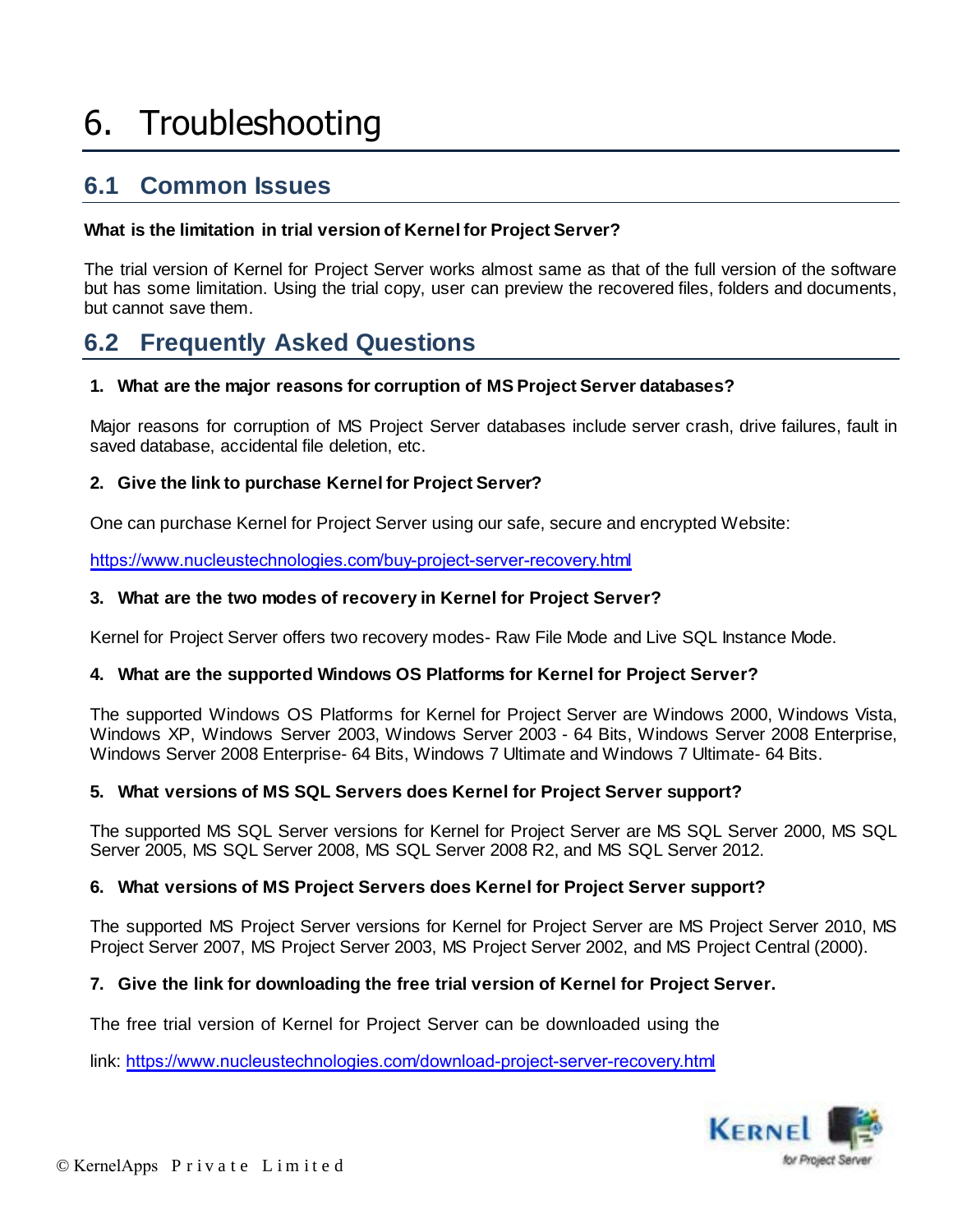# 7. Legal Notices

This section comprises the legal specification about Kernel for Project Server and the company KernelApps Private Limited.

## **7.1 Copyright Notice**

KernelApps Private Limited, Kernel for Project Server, accompanied user manual, and documentation are copyright of KernelApps, with all rights reserved. Under the copyright laws, this user manual cannot be reproduced in any form without the prior written permission of KernelApps. No Patent Liability is assumed, however, with respect to the use of the information contained herein.

**© KernelApps PVT LTD. All rights reserved.** 

### **7.2 Trademarks**

Kernel for Project Server ® is a copyright work of KernelApps Private Limited.

Windows 7®, Windows Vista®, Windows XP®, Windows 2003®, Windows 2000®, Windows 98®, and Windows 95® are registered trademarks of Microsoft Corporation. All other brand and product names are trademarks or registered trademarks of their respective companies.

### **7.3 Disclaimer**

The information contained in this user manual, including but not limited to any product specifications is subject to change without notice. KernelApps Private Limited provides no warranty with regard to this user manual or any other information contained herein and hereby expressly disclaims any implied warranties of merchantability or fitness for any particular purpose with regard to any of the foregoing. KernelApps Private Limited assumes no liability for any damages incurred directly or indirectly from any technical or typographical errors or omissions contained herein or for discrepancies between the product and the user manual.

In no event shall KernelApps Private Limited be liable for any incidental, consequential special, or exemplary damages, whether based on tort, contract or otherwise, arising out of or in connection with this user manual or any other information contained herein or the use thereof.